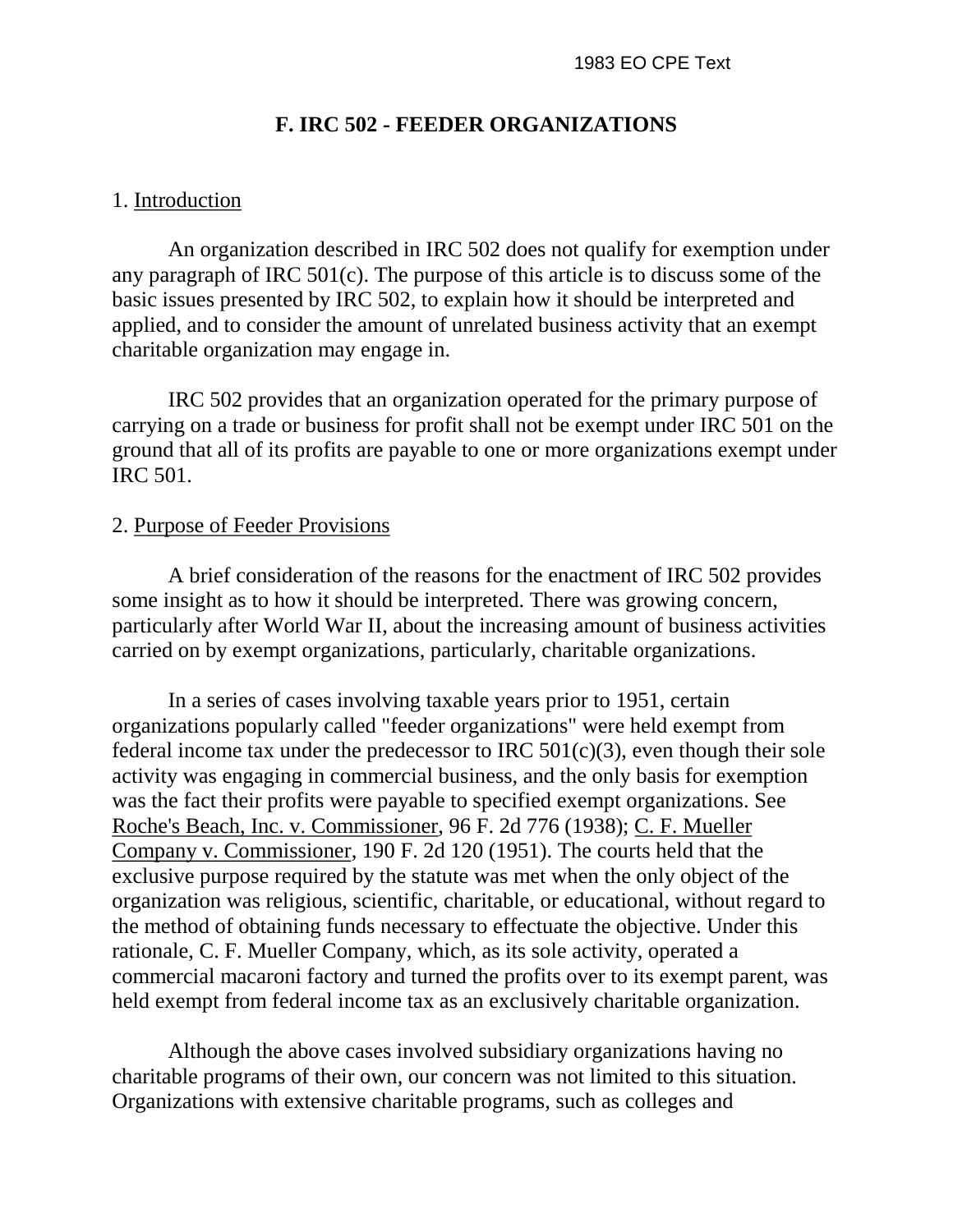universities, were operating substantial business enterprises to finance their charitable programs. They were competing with for-profit businesses and not paying any income tax.

IRC 502 was designed to deny tax exemption to business subsidiaries (such as the macaroni factory) of charitable parents. However, enactment of the feeder provision (IRC 502) alone could have been emasculated if no action had been taken to tax the business activities carried on directly by exempt organizations because these organizations could have simply transferred the business activities from their subsidiaries to themselves.

Thus, to counter the unfair advantage that businesses operated by exempt organizations had over their for-profit competitors, the Revenue Act of 1950 used a two-pronged attack on these business activities. In addition to the IRC 502 feeder provision, Congress enacted what is now IRC 511 through 514. As a result of this two-pronged attack, the Act provided not only for denying exemption to and, therefore, taxing feeder organizations but also for taxing the income derived by exempt organizations from the unrelated business activities carried on directly by them.

### 3. Meaning of Terms

IRC 502 is unusual in that it describes organizations that do not qualify for exemption. If an organization is not disqualified by IRC 502 that, however, does not mean that it qualifies for exemption.

IRC 502 states as follows:

(a) General Rule.--An organization operated for the primary purpose of carrying on a trade or business for profit shall not be exempt from taxation under section 501 on the ground that all of its profits are payable to one or more organizations exempt from taxation under section 501.

(b) Special Rule.--For purposes of this section, the term "trade or business" shall not include --

(1) the deriving of rents which would be excluded under section  $512(b)(3)$ , if section  $512$  applied to the organization,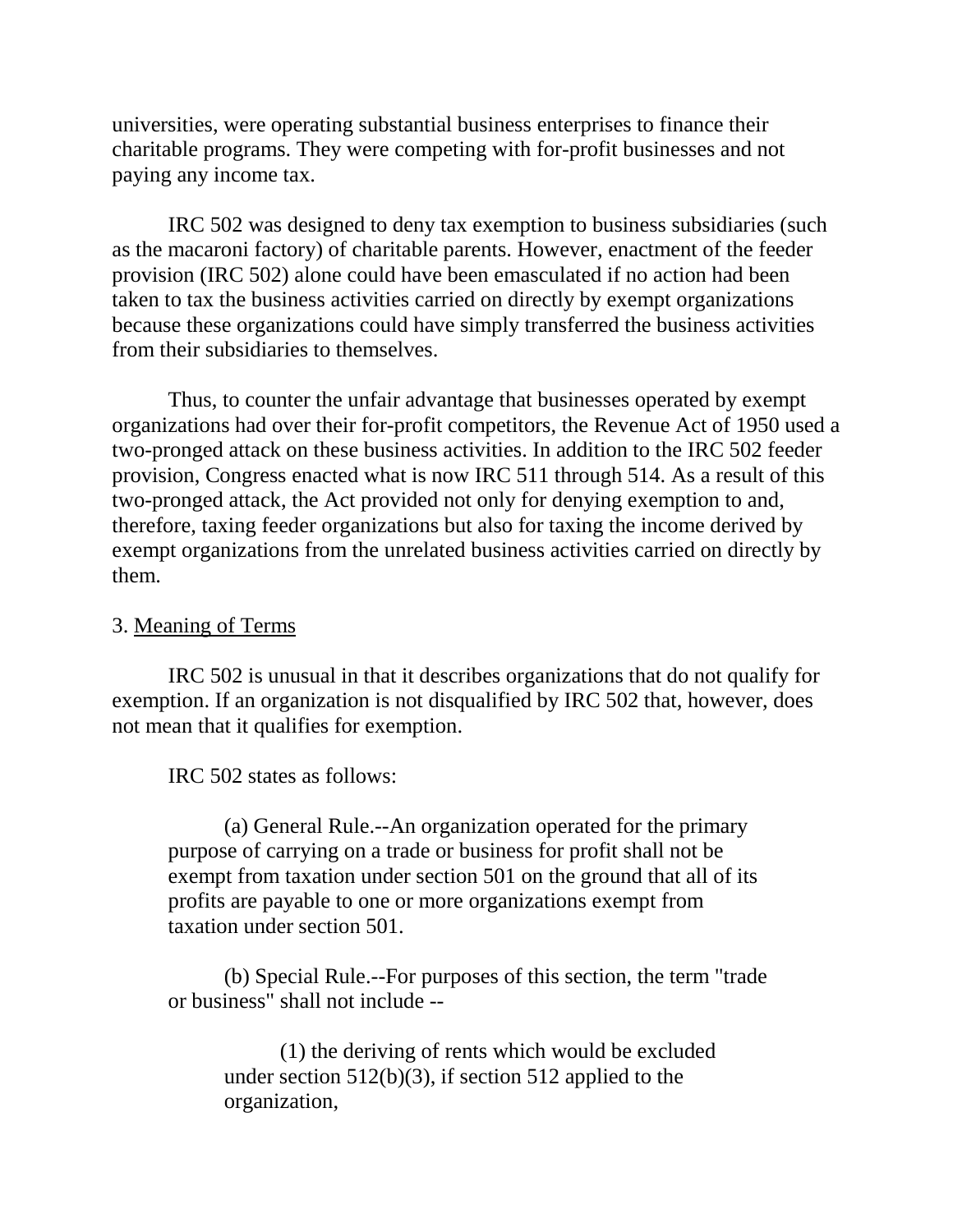(2) any trade or business in which substantially all the work in carrying on such trade or business is performed for the organization without compensation, or

(3) any trade or business which is the selling of merchandise, substantially all of which has been received by the organization as gifts or contributions.

In determining precisely what a feeder organization is, the terms of the statute must be analyzed and interpreted. The key terms are: trade or business for profit; primary purpose; and payable.

### A. Trade or Business for Profit

The term "trade or business" is interpreted as having generally the same meaning that it has in Reg. 1.513-1(b) which provides that in general it means any activity carried on for the production of income from the sale of goods or performance of services and which otherwise possesses the characteristics required to constitute "trade or business" within the meaning of IRC 162. "Carrying on a trade or business for profit" refers to the kind of a trade or business ordinarily carried on for profit, regardless of whether a particular organization operates the trade or business in a manner designed to return only operational costs or a profit. The phrase "for profit" was intended to describe the commercial nature of an IRC 502 organization's activities.

Generally, the term "trade or business" under IRC 502 does not include passive investment income, but the difference between a trade or business activity and a passive investment is not always clear. In Southwest Endowment Corporation v. United States, 58-2 U.S.T.C. 9577 (CCH), 1 AFTR 2d 1860 (P-H) 1958, a nonprofit corporation was set up to finance its program of charitable giving with oil production payments. Its sponsors arranged for the organization to borrow a large sum of money at a low rate of interest and to purchase oil production payments at a price sufficiently low to permit the yield to substantially exceed the cost amortization and interest payments. The Service contended that the organization was being operated for the primary purpose of carrying on an oil business, maintaining that the operations could be characterized as buying large quantities of oil with borrowed funds and selling them at a profit. The court disagreed, apparently basing its decision upon either of two conclusions: that the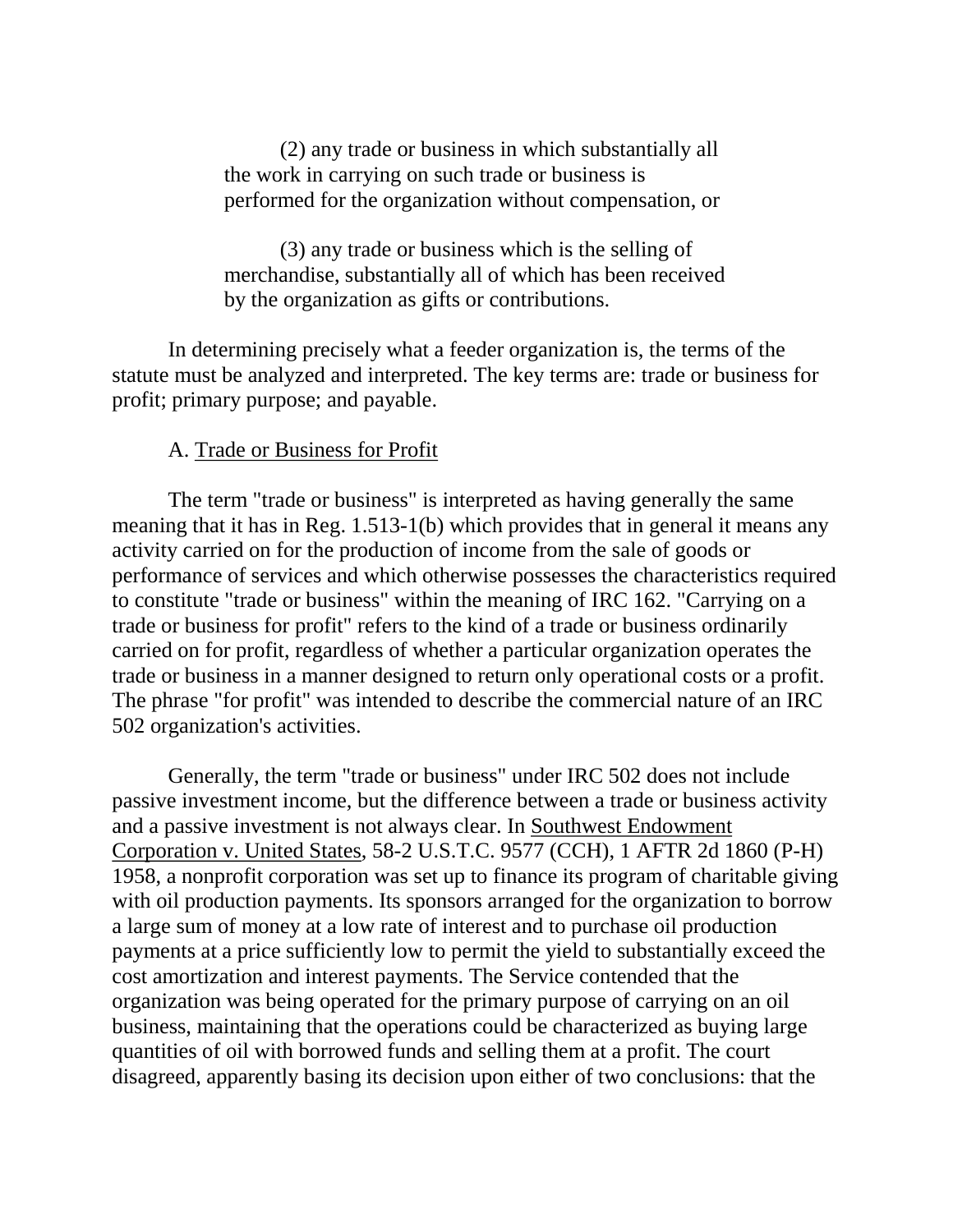income-producing activity was not a trade or business; or that the organization was not primarily engaged in such income-producing activity.

# B. Primary Purpose of Carrying on a Trade or Business

We are concerned here with how much business activity constitutes primarily engaged in a trade or business. What constitutes "primarily operating" a trade or business for profit has not been strictly defined under IRC 502, although it is clear that the test involves the evaluation of the facts and circumstances in each case. If an organization's principal income-producing activity is the conduct of a trade or business and it has no significant charitable activity other than the required payment of its profits to one or more organizations, the organization is operated for the "primary purpose of carrying on a trade or business for profit". Rev. Rul. 73- 164, 1973-1 C.B. 223.<sup>1</sup> Rev. Rul. 73-164 suggests that if an organization is engaged in a business for profit but has some significant exempt activity, it will not be a feeder. However, if an organization with extensive business activities is not an IRC 502 feeder because it is not deemed to be operated for the primary purpose of conducting such business activities, it does not necessarily follow that the organization will qualify for exemption under IRC 501(c).

# C. Payable

The term "payable" means that the organization is obligated to turn over its profits to one or more designated exempt organizations. If an organization is operated for the primary purpose of carrying on a trade or business for profit and it has the discretion as to which exempt organizations it will give its profits to, it is not an IRC 502 feeder. This does not mean that the organization qualifies for exemption, but denial or revocation of exemption cannot be on the basis that it is a feeder. This is probably the key point of IRC 502 and is discussed later in some detail.

# D. Exceptions

\_\_\_\_\_\_\_\_\_\_\_\_\_\_\_

IRC 502 also contains some specific exceptions which are: (1) the deriving of rent which would be excluded under IRC 512(b)(3), if IRC 512 applied to the

<sup>&</sup>lt;sup>1</sup> Rev. Rul. 73-164 and most other revenue rulings cited in the text are reproduced at the end of this article.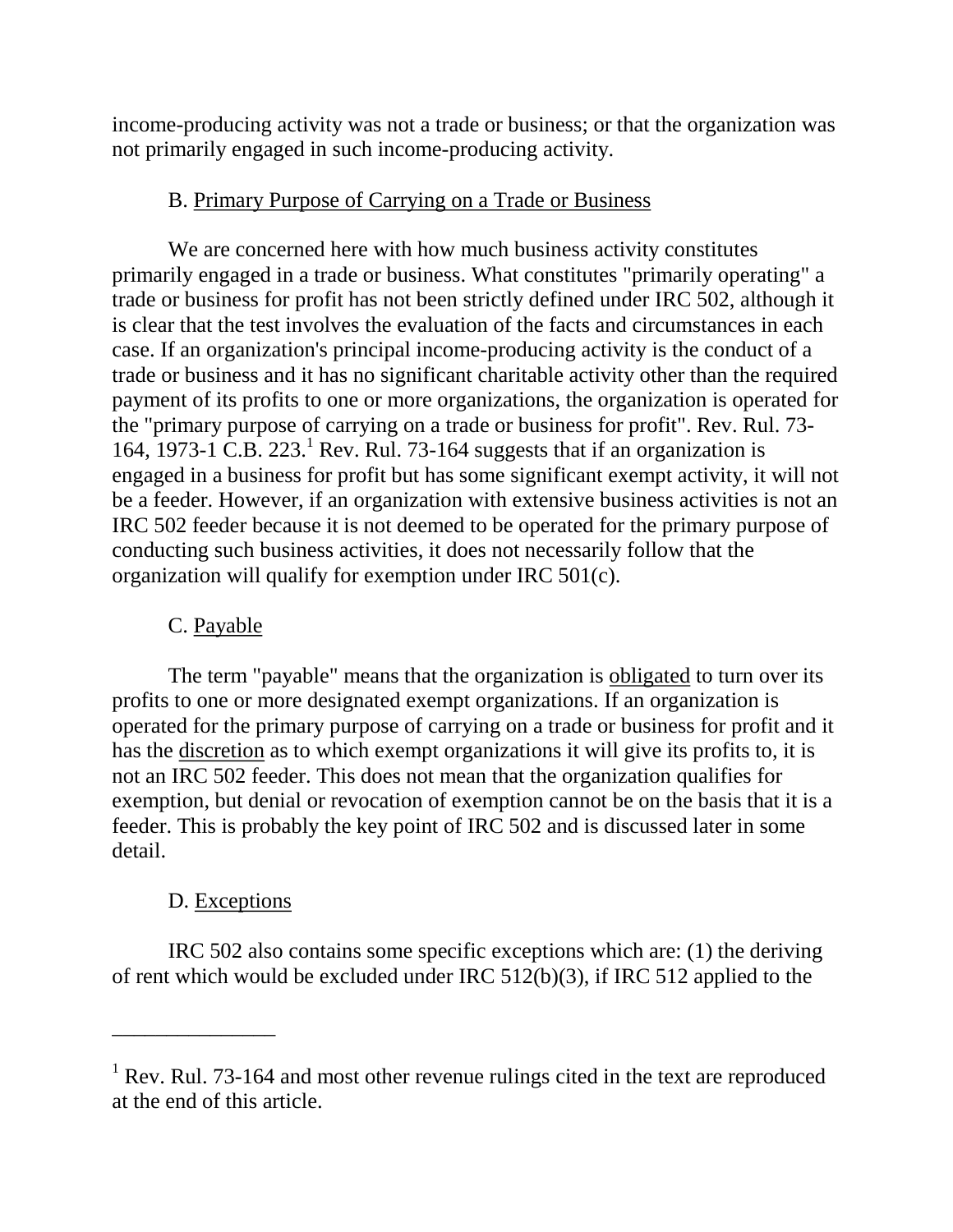organization; (2) any trade or business in which substantially all the work in carrying on such trade or business is performed for the organization without compensation; or (3) any trade or business which is the selling of merchandise, substantially all of which has been received by the organization as gifts or contributions. Congress provided these exceptions because such business activities would not be subject to unrelated business income tax if carried on directly by the parent.

### 1. Bingo

IRC 513(f)(1) provides that the operation of certain bingo games conducted by exempt organizations is not unrelated trade or business. The law was enacted in recognition of the fact that many jurisdictions permit some nonprofit organizations to conduct bingo games but do not permit for-profit organizations to conduct them. Congress decided that the income derived from the operation of bingo games when conducted by exempt organizations should not be taxed where they are not in competition with commercial businesses. The bingo games not subject to tax are those that do not violate any state or local law and are not conducted in a jurisdiction in which bingo games are ordinarily carried on by commercial businesses for profit.

IRC 513(f) was added by section 301(a) of Public Law 95-502,but IRC 502 was not similarly amended and a question naturally arises as to whether an organization formed by an exempt organization to conduct bingo games is a feeder, assuming that it would otherwise be described in IRC 502.

The situation posed is similar to that which resulted in the amendment to IRC 502 by the Tax Reform Act of 1969, Public Law 91-172, which provides that the term "trade or business" as used in IRC 502 does not include any trade or business in which substantially all the work is performed without compensation or in which substantially all of the goods sold are donated. Prior to this amendment, a question arose as to whether a business carried on with donated goods or volunteer labor could be a "feeder" in light of IRC 513(a), which provided that the term "unrelated trade or business" does not include any trade or business in which substantially all the work is performed without compensation or in which substantially all of the goods sold are donated. When Congress amended IRC 502, it indicated that it did so because it felt that it was appropriate for a business operated by an exempt organization through a separate entity not to be taxed when the business would be exempt from tax if operated directly by the exempt organization. Senate Report No. 91-552, page 2099.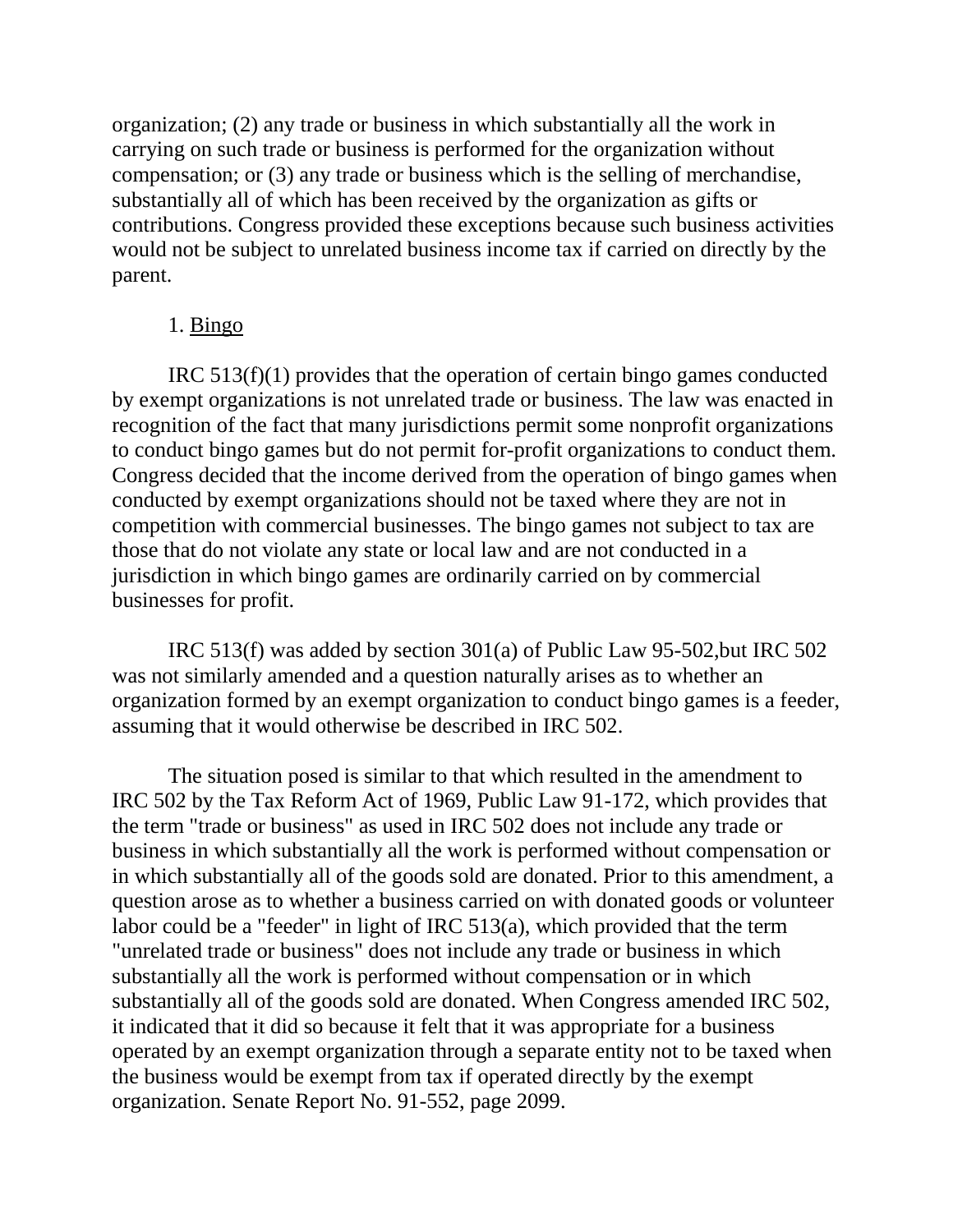Prior to this amendment to IRC 502, Rev. Rul. 68-439, 1968-2 C.B. 239, held that the operation of a "thrift shop" constituted a "trade or business for profit" within the meaning of IRC 502. The "thrift shop" operated with substantially all work performed by volunteers, sold only donated goods, and turned over the profits to a specific charitable organization. Rev. Rul. 68-439 concluded that it was a feeder. Because the amendment to IRC 502 was effective only for years beginning after 1969, Rev. Rul. 68-439 was, at that point, applicable to prior years.

However, subsequent to the IRC 502 amendment, Rev. Rul. 71-581, 1971-1 C.B. 236, revoked Rev. Rul. 68-439 and held that the type of thrift shop described therein was not precluded from qualification for exemption under IRC  $501(c)(3)$  by IRC 502 for years prior to the effective date of the amendment of the Tax Reform Act of 1969.

The rationale stated that if the activity had been carried on directly by any one of the exempt organizations, any profit therefrom would have been excluded from taxation under IRC 511 by the provisions of IRC 513(a)(3). The organization was organized as a separate corporation to operate the thrift shop in order to insulate the assets of the exempt organizations from any potential liability arising out of the operations of the thrift shop and to enable the organization to have a separate governing body and organizational structure composed of persons interested in aiding the exempt organizations principally through volunteer work in connection with the operation of the thrift shop.

The rationale stated further that the primary purpose for which the organization was operated was to serve the group of exempt organizations by performing an essential function for them; that is, to solicit contributions of goods on behalf of the exempt organizations and to convert the contributed goods to cash for charitable purposes with a minimum of expense by the use of volunteer labor.

Perhaps a similar rationale could be used with the operation of bingo games arguing that if income from bingo games operated by an exempt organization is not taxable under IRC  $513(f)(1)$ , a separate corporation established by the exempt organization to conduct the bingo games should not be taxable and would not be an IRC 502 feeder.

However, we believe that at this point the rather unusual rationale of Rev. Rul. 71-581 should be limited to thrift shops. Any cases where a separate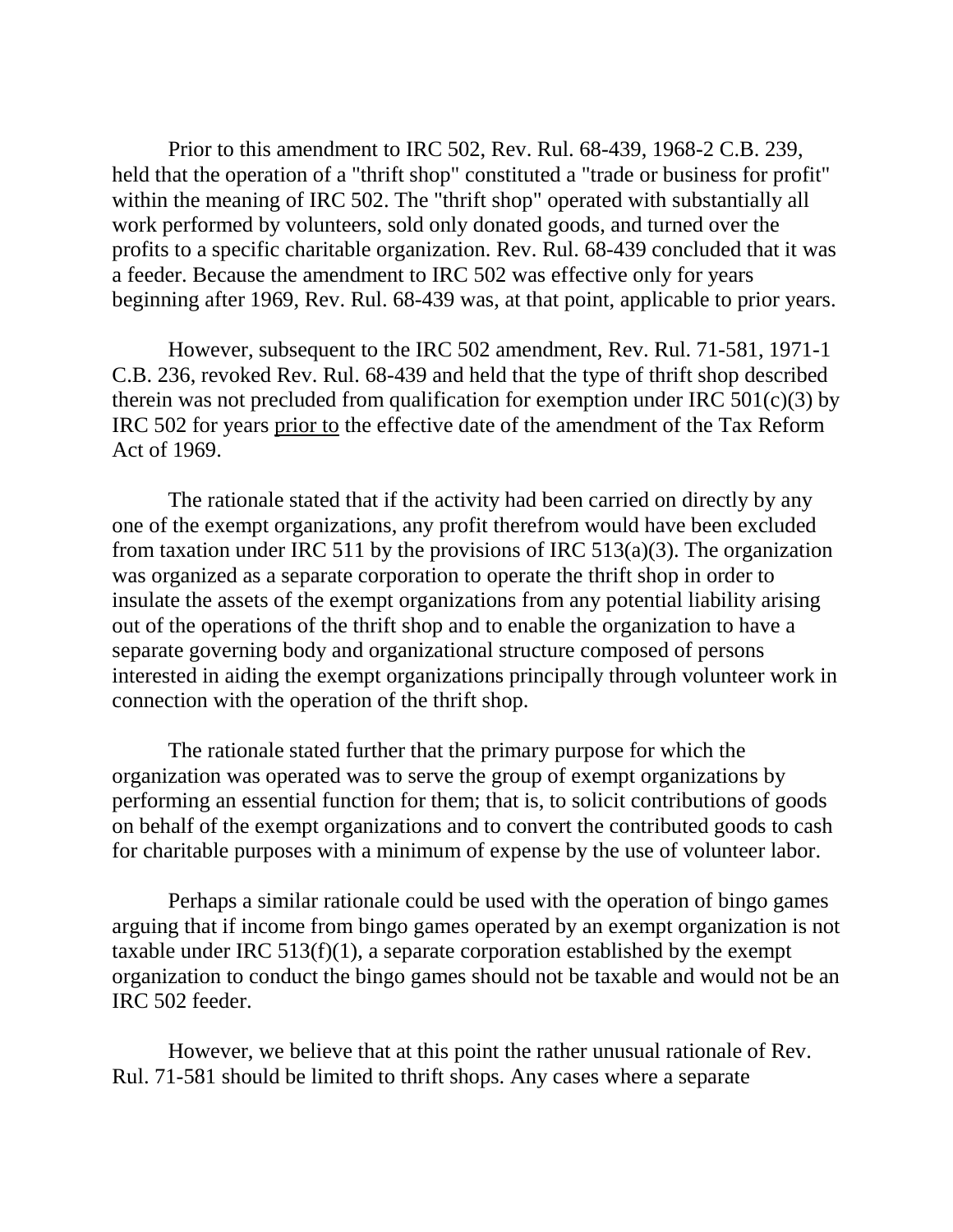corporation is set up to engage in bingo and appears to be a feeder should be referred to the National Office.

## 2. Substantially All

\_\_\_\_\_\_\_\_\_\_\_\_\_\_\_\_\_\_\_\_\_\_\_\_\_\_\_

There is no specific percentage provided by the regulations as to the meaning of the "substantially all" requirement with respect to the donated goods and uncompensated labor exception. No revenue rulings have specified the percentages under IRC 513(a) or IRC 502, but the term "substantially all" as found elsewhere in the Internal Revenue Code has been interpreted as 85 percent or more. For example, Rev. Rul. 73-248, 1973-1 C.B. 295, held that the meaning of the requirement of IRC 521(b)(2) that "substantially all" of the capital stock of a farmers' cooperative must be held by producers, means that at least 85 percent should be held by producers. The regulations pertaining to the "substantially all" requirement of IRC 4942(j)(3) state that "substantially all" means 85 percent or more. Reg. 53.4942(b)-1(c).

Although 85 percent is the unofficial guideline, a definite percentage cannot always be applied because of the difficulty in applying a percentage test to donated goods and uncompensated labor. For example, some persons who volunteer their services may perform clerical duties while compensated employees may be in managerial positions.<sup>2</sup>

In Smith-Dodd Businessman's Association v. Commissioner, 65 T.C. 620 (1975), the organization was operating a bingo game with individuals who were paid \$ 8.00 a night for four hours of work. The organization argued that this amount represented reimbursement of expenses. However, the Tax Court held that the payments constituted compensation, and under the facts of the case the exception for volunteer labor was not applicable.

With respect to donated goods, neither the Code nor the regulations indicate whether "substantially all" refers to the value or the quantity of the goods, but presumably either would be acceptable. With regard to certain items, such as clothing, the percentage in terms of value would seem difficult to calculate. In any event, 85 percent is a good starting point and then all the facts and circumstances of a particular case have to be considered.

<sup>&</sup>lt;sup>2</sup> See EO CPE 1982 for discussion of "substantially all" on pages 124-127.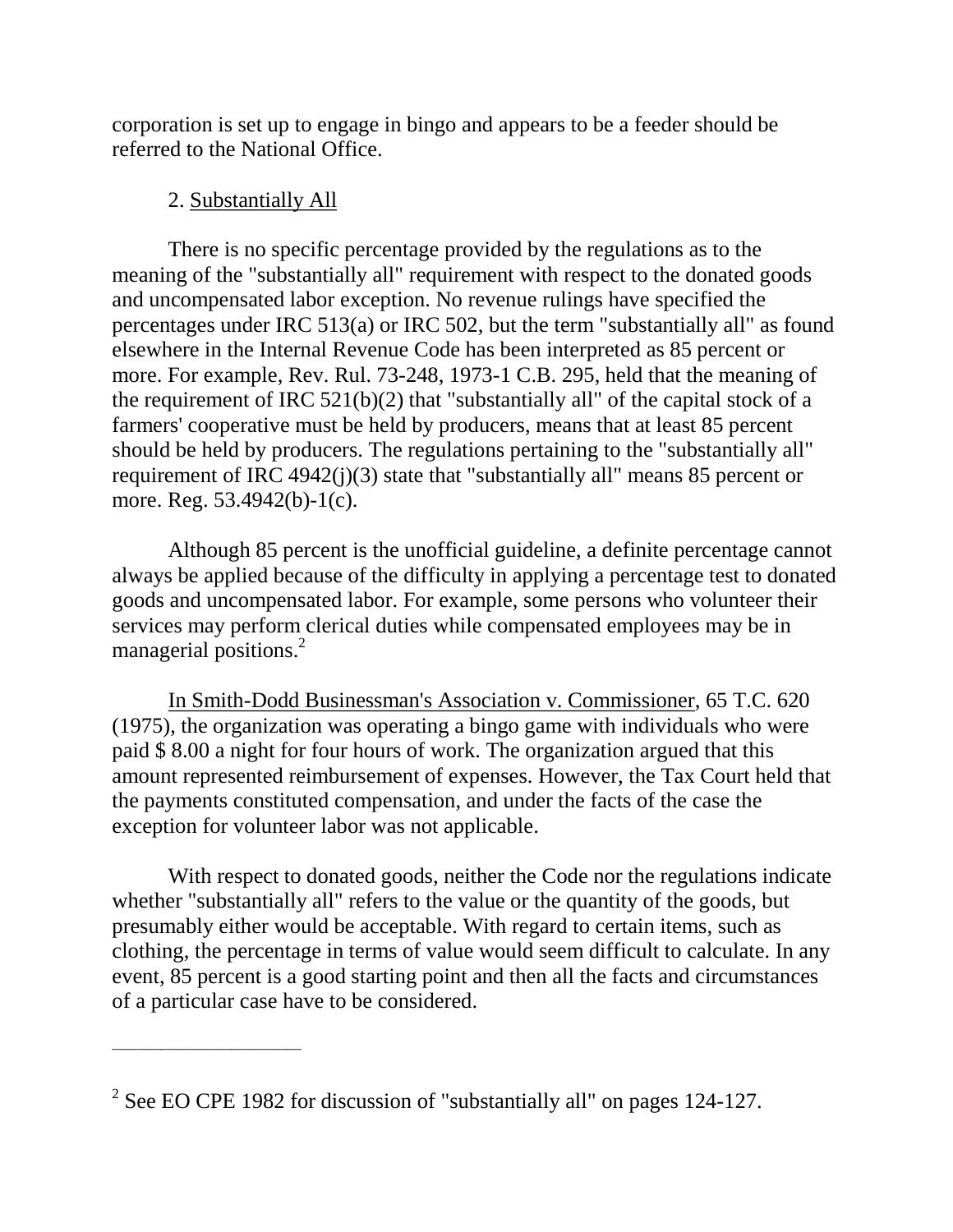### 4. Feeder Organizations and Charities

## A. Charitable Organizations

While IRC 502 refers to the denial of exemption under all subsections of IRC 501(c), as indicated previously, Congress was particularly concerned with businesses conducted by charitable organizations. In order to get a better understanding of charities and IRC 502 one should consider the basic requirements for exemption under IRC  $501(c)(3)$ . IRC  $501(c)(3)$  provides for exemption of organizations organized and operated exclusively for religious, charitable, or educational purposes. Thus, the issue of exemption for a charitable organization turns on its purpose. Some charitable organizations conduct their own charitable programs and some carry out their charitable purpose by donating funds to other charitable organizations. Compare this to other paragraphs of IRC 501(c) where exemption turns upon the amount of exempt activities. Although a charity must be operated for exempt purposes, there is the question as to how much nonexempt activities, particularly business activities, may be conducted.

## B. The Primary Purpose Test of IRC 501(c)(3)

Reg.  $1.501(c)(3)-1(c)(1)$  provides that an organization will be regarded as "operated exclusively" for one or more exempt purposes only if it engages primarily in activities which accomplish one or more of such exempt purposes. Thus, if an organization engages more than insubstantially in activities which do not accomplish a charitable purpose, it does not qualify for exemption. Reg. 1.501(c)(3)-1(e)(1) provides that an organization may meet the requirements of IRC 501(c)(3), although it operates a trade or business as a substantial part of its activities, if the operation of such trade or business is in furtherance of the organization's exempt purpose and if the organization is not organized and operated for the primary purpose of carrying on an unrelated trade or business as defined in IRC 513. These two provisions appear to contradict one another. Reg.  $1.501(c)(3)-1(e)(1)$  permits business activities while Reg.  $1.501(c)(3)-1(c)(1)$ seems to prohibit any substantial noncharitable activity.

However, because Reg.  $1.501(c)(3)-1(e)(1)$  specifically refers to business activities, it controls. Support is also found in the legislative history. The "(e)(1)" regulation was adopted in 1952, along with the unrelated business income tax regulations, to conform to the Revenue Act of 1950. Its purpose was to permit charities to carry on substantial unrelated businesses so long as such businesses are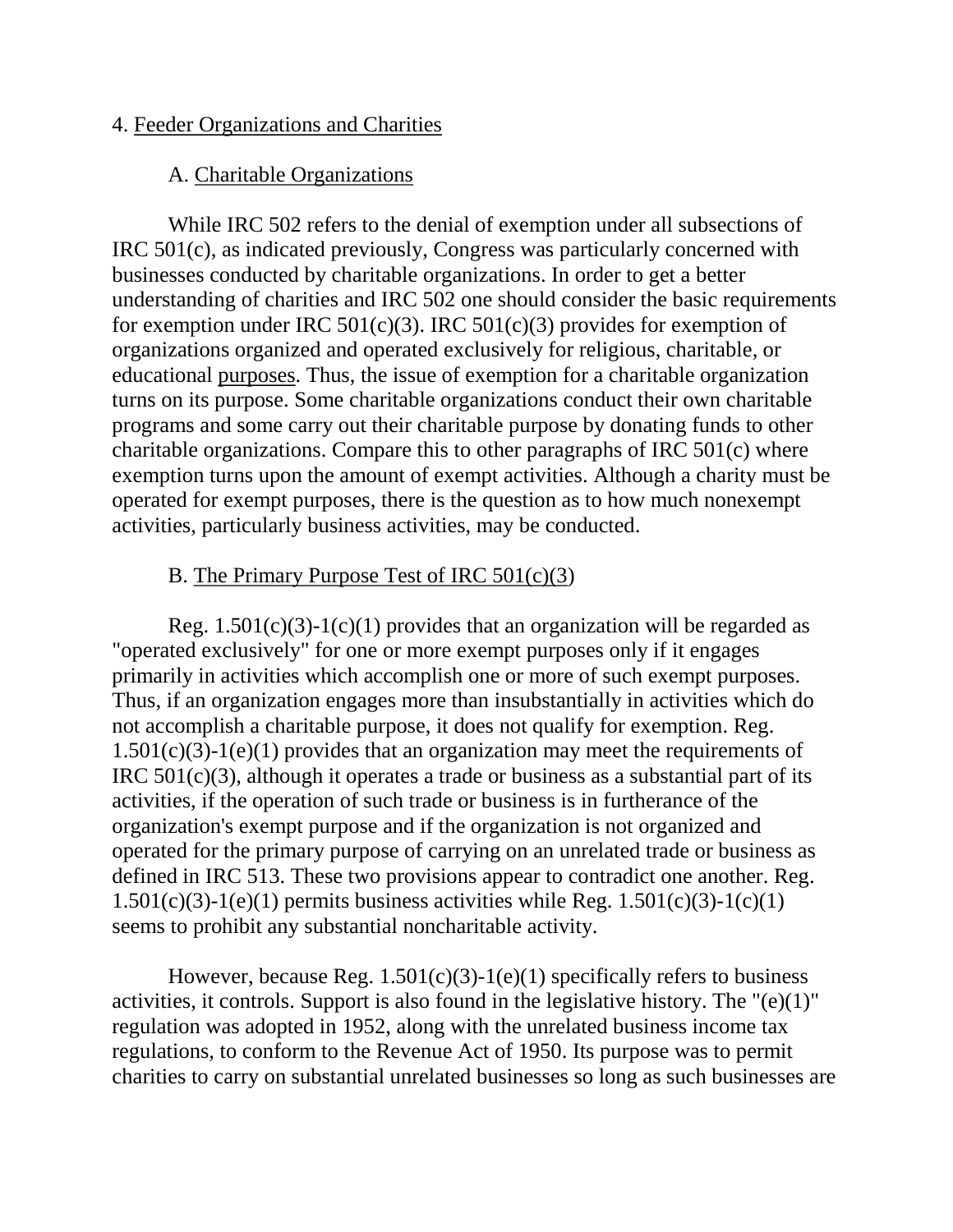in furtherance of exempt purposes. The latter purpose is accomplished by using the profits from the businesses for charitable purposes.

Thus, if an organization carries on a business and its only other activity is the turning over of the business profits to one or more charities, it may qualify for exemption under IRC  $501(c)(3)$ , provided it is not an IRC 502 feeder, because the turning over of such profits may be deemed to be in furtherance of a charitable purposes. Consider Rev. Rul. 64-182, 1964-1 (Part 1) C.B. 186, which indicates the extent to which a charitable organization may receive income where its only claim to exemption is that the income will be turned over to charitable organizations. The organization described in the revenue ruling derived its income principally from the rental of space in a large commercial office building that it owned and operated. Its charitable purposes were carried out by aiding other charitable organizations, selected in the discretion of its governing body, through contributions and grants to such organizations for charitable purposes. The issue was the amount of business that a charitable organization could conduct when it had no charitable programs of its own and still be considered to be operated exclusively for charitable purposes. The revenue ruling held that the organization was deemed to meet the primary purpose test of Reg.  $1.501(c)(3)-1(e)(1)$  because it was shown to be carrying on through its contributions and grants a charitable program commensurate in scope with its financial resources. Thus, the relative extent to which a charitable organization carries on a particular kind of business activity in the physical sense is not a valid test or measure of whether the "primary purpose" is charitable. Although the revenue ruling involved rental income, the principle would apply to an organization operating any type of business.

The question that arises, however, is why IRC 502 does not apply to the organization. One reason is that at the time the revenue ruling was published IRC  $502$  was not applicable to the rental of real property.<sup>3</sup> However, if the profits had not been derived from the rental of real property, IRC 502 would still not have applied. For example, if the profits had been derived from the operation of a

\_\_\_\_\_\_\_\_\_\_\_\_\_\_\_\_\_\_\_\_

 $3$  The definition of "trade or business" was changed by the Tax Reform Act of 1969 and the rental of real property is no longer automatically excluded from the special IRC 502 concept of "trade or business" and this exclusion has been limited to activities involving the receipt of nothing more than so-called "passive" rentals. See Senate Report 91-552, 91st Congress, 68-9 (1969) and the new statutory language of IRC 512(b)(3).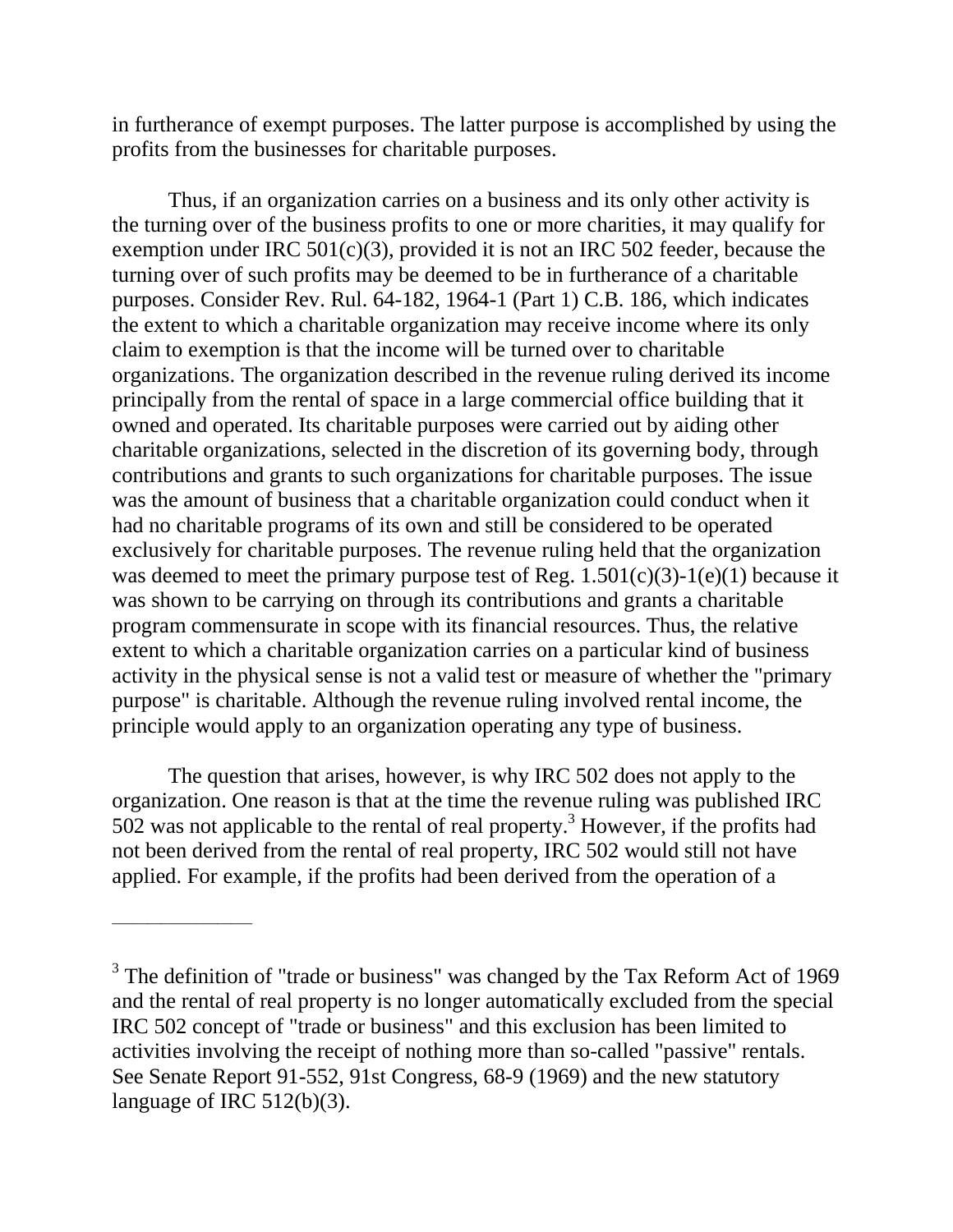department store, IRC 502 would not have applied to deny exemption because the charitable organizations to which the grants and contributions were made were selected in the discretion of the governing body. As previously mentioned, if an organization has discretion as to which charity or charities it will give the business profits to, it is not a feeder under IRC 502. In order for IRC 502 to apply there must be a legal or practical obligation to turn over the profits to one or more charitable organizations. If there is a question as to whether such obligation exists, technical advice should be requested.

For example, Rev. Rul. 73-164, 1973-1 C.B. 223, describes a church controlled commercial printing corporation whose business profits are payable to the church, but which has no other significant charitable activity. Rev. Rul. 73-164 recognizes that the organization is organized and operated for charitable purposes by virtue of the fact that the beneficial use of its assets is effectively dedicated to exclusively charitable objects and thereby qualifies under IRC 501(c)(3), in the absence of IRC 502. However, because its income is required to be turned over to the church, the revenue ruling concludes that IRC 502 precludes exemption.

Another question arises with respect to the type of organization described in Rev. Rul. 64-182 and exemption under IRC 501(c)(3). The revenue ruling states that the primary purpose test of Reg.  $1.501(c)(3)-1(e)(1)$  has been met when the organization makes contributions to other charities commensurate in scope with its financial resources. What if an organization claims that that is its intention but throughout its history, say five years, there have been consistent losses with the result that no disbursements have been made to charity?

We assume that the organization in this instance is not a feeder and that it otherwise qualifies for charitable status under IRC  $501(c)(3)$ . The question is whether the organization meets the "commensurate test".

In such a situation an organization may well argue that despite the nonprofitable results of its business efforts, its "purpose" in the undertaking, nevertheless, is the production of income for its charitable purposes, and that the fact the business has not proved profitable does not defeat the charitable character of its operations.

This is admittedly a factual circumstance which will have to be taken into consideration in attempting to evaluate the presence or absence of the charitable purpose in an organization's operations. Nevertheless, we think that where an organization is shown, without reasonable cause, and after a reasonable period of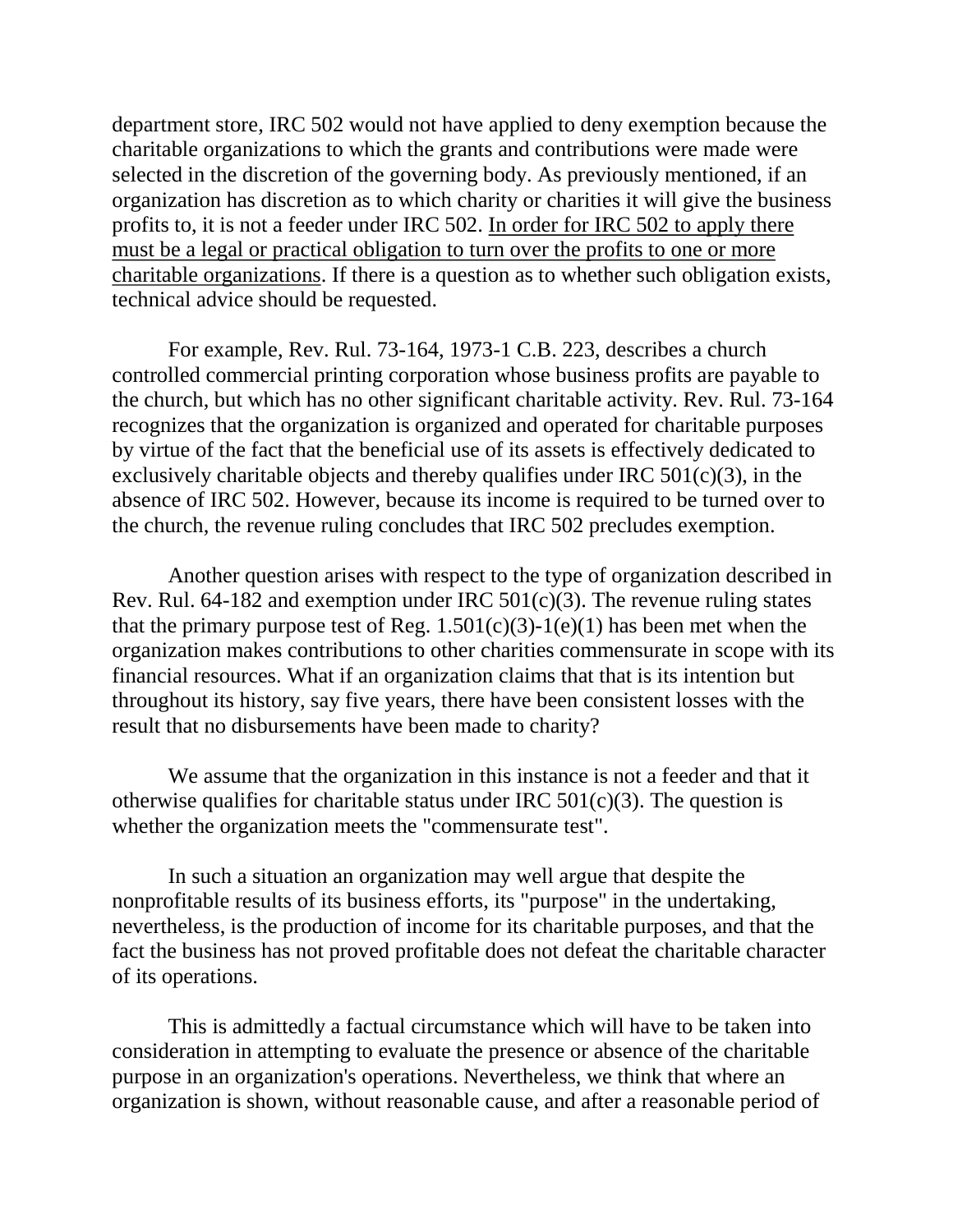experience, to be devoting its time, energy and assets to a business activity which does not, in fact, provide any significant financial support for any charitable accomplishment, its purpose in such conduct should be carefully scrutinized to insure no noncharitable purpose is involved.

This is not to suggest that there should be any substitution of business judgment on the part of the Service in such cases. It is merely to point out that where there is an apparent indifference to the nonproductive character of the activity, and a consequent lack of any definite charitable accomplishment, it may be argued that there is ground for denial of exemption under the concept of the primary purpose test of the regulations.

## C. Other IRC 501(c) Organizations

A question arises whether an organization set up to "feed" noncharitable exempt organizations could qualify for exemption. As previously mentioned, an organization can carry on a business as its primary activity and still not be disqualified from exemption by IRC  $501(c)(3)$  if its primary purpose is charitable, provided it is not disqualified by IRC 502. With noncharitable organizations the test is different. If a noncharitable organization applies for recognition of exemption under another paragraph of IRC 501 and it carries on a business for profit as its primary activity and turns the profits over to noncharitable exempt organizations, it does not qualify for exemption under any paragraph of IRC 501(c) regardless of whether IRC 502 applies. That is because exemption under other paragraphs of IRC 501(c) is governed by an activities test. The principles of the primary purpose test of IRC  $501(c)(3)$  regulations do not apply to other paragraphs of IRC 501(c) because they do not deal with charities or predicate exemption on qualification as a charity. Their qualification for exemption depends upon meeting the adjectival descriptions of the subsections of IRC 501(c) in terms of activity.

For example, if a nonprofit organization operates a department store and its articles of incorporation and bylaws state that its purpose is to engage in social welfare by contributing to social welfare organizations exempt under IRC  $501(c)(4)$  selected by its officers, the organization would not qualify for exemption under IRC 501(c)(4) even if all proceeds derived from the business operation commensurate with its financial resources were expended annually in furtherance of its social welfare purpose. The reason for this conclusion is that there is no precedent for the allowance of an exemption under the social welfare provisions of IRC 501(c)(4) to any organization whose primary activities do not promote the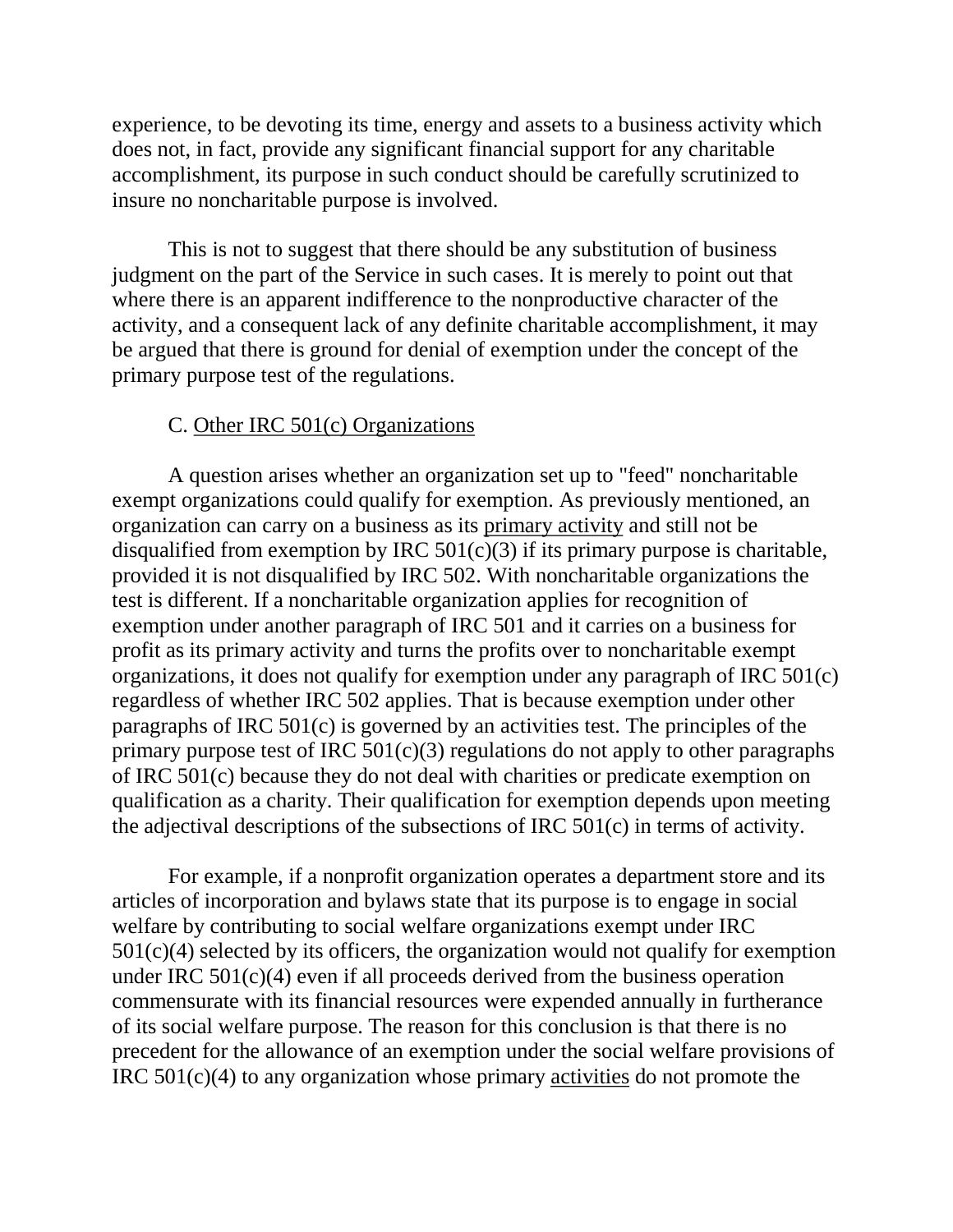common good and general welfare of the people of the community in some direct way. In such case IRC 502 would not come into play.

## 5. Providing Business Services to One or More Exempt Organizations

## A. Basic Concept

Reg. 1.502-1 provides:

(b) If a subsidiary organization of a tax-exempt organization would itself be exempt on the ground that its activities are an integral part of the exempt activities of the parent organization, its exemption will not be lost because, as a matter of accounting between the two organizations, the subsidiary derives a profit from its dealings with its parent organization, for example, a subsidiary organization which is operated for the sole purpose of furnishing electric power used by its parent organization, a tax-exempt educational organization, in carrying on its educational activities. However, the subsidiary organization is not exempt from tax if it is operated for the primary purpose of carrying on a trade or business which would be an unrelated trade or business (that is, unrelated to exempt activities) if regularly carried on by the parent organization. For example, if a subsidiary organization is operated primarily for the purpose of furnishing electric power to consumers other than its parent organization (and the parent's tax-exempt subsidiary organizations), it is not exempt since such business would be an unrelated trade or business if regularly carried on by the parent organization. Similarly, if the organization is owned by several unrelated exempt organizations, and is operated for the purpose of furnishing electric power to each of them, it is not exempt since such business would be an unrelated trade or business if regularly carried on by any one of the tax-exempt organizations.

Some organizations are not engaged in a business to make money for designated charitable organizations but are organized and operated to provide services for specific charitable organizations. If an exempt organization creates another organization to furnish it with certain services, the organization so established may itself qualify for exemption under the same subsection of IRC 501(c) as the parent, even though, as a matter of accounting between the two, the subsidiary derives a profit from its dealings with the parent. However, it will not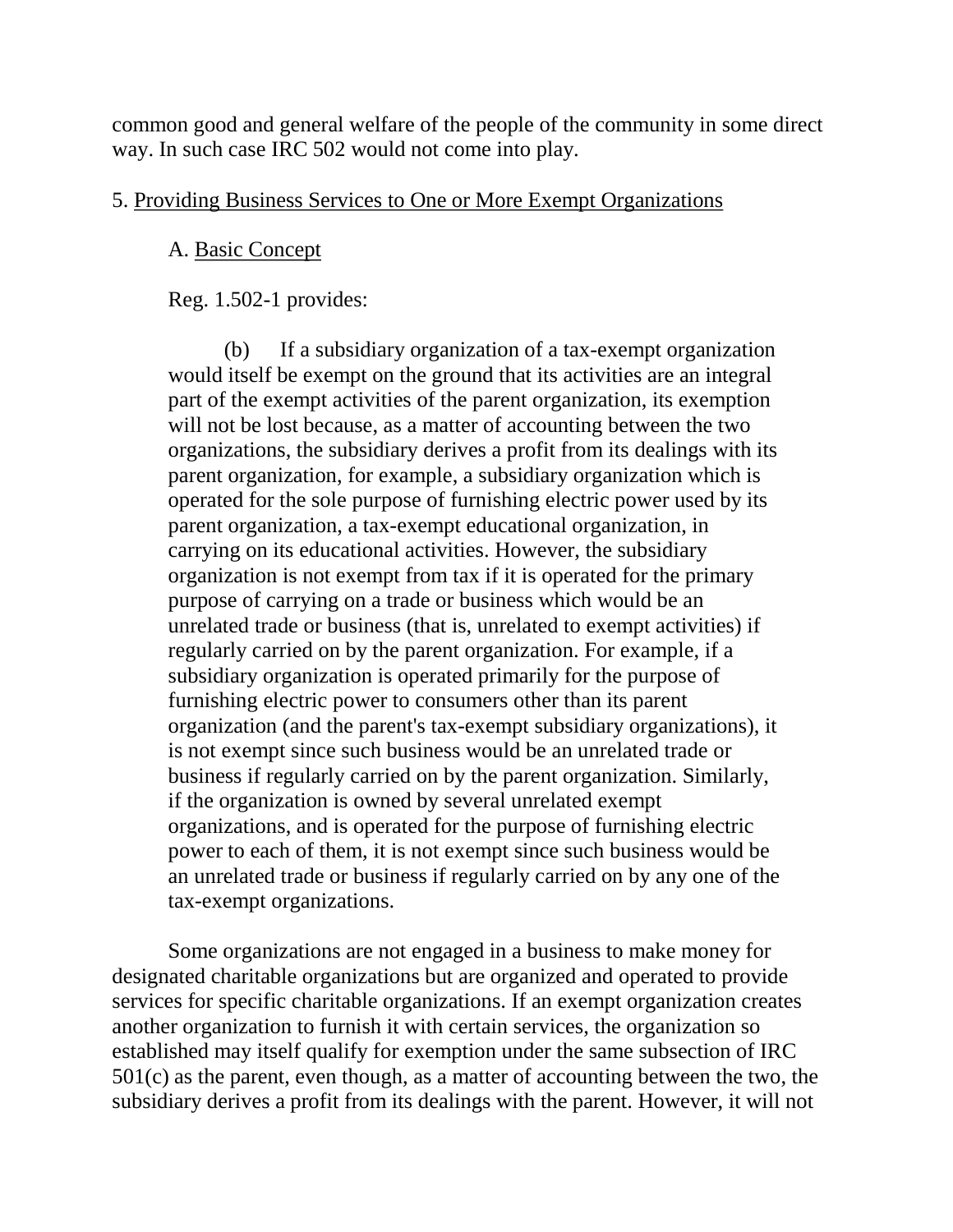qualify for exemption if the service provided by the subsidiary would constitute the conduct of an unrelated trade or business if conducted directly by the parent. Reg. 1.502-1(b). The example given in the regulations is that of an exempt subsidiary organization that is operated for the sole purpose of furnishing electric power used by its parent, a tax exempt educational organization, in carrying on its educational activities.

However, if a subsidiary is operated primarily to furnish electric power to consumers on behalf of its parent organization, it would not qualify for exemption because the sale of such power by the parent would be an unrelated trade or business of the parent if regularly carried on by the parent organization. Reg.  $1.502 - 1(b)$ .

According to the regulations, if a subsidiary organization is owned by several unrelated exempt organizations and is operated to furnish electric power to them, it is not exempt because such business would be unrelated trade or business if regularly carried on by any one of the exempt organizations.

However, IRC 501(e) provides that a cooperative hospital service organization providing specifically enumerated services to two or more hospitals may under certain circumstances qualify for exemption under IRC 501(c)(3). But the enumerated services do not include laundry services, and Rev. Rul. 69-160, 1969-1 C.B. 147, held that a hospital service organization providing laundry service for its member hospitals does not meet the requirements of IRC 501(e).

Also, IRC 501(f) provides for organizations to be treated as organized and operated exclusively for charitable purposes if they are organized and operated solely to provide collectively certain investment services in stock and securities with money contributed by their members, which in general are exempt schools.

Cooperative hospital laundry organizations were the subject of several court decisions resulting from the Service position that they did not qualify for exemption because they were feeder organizations and were not covered by IRC 501(e). Some of the decisions agreed with the Service's position and others did not, but these conflicts were resolved by the Supreme Court decision in HCSC Laundry v. United States, 450 U. S. 1 (1981), that held that such organizations were not covered by IRC 501(e).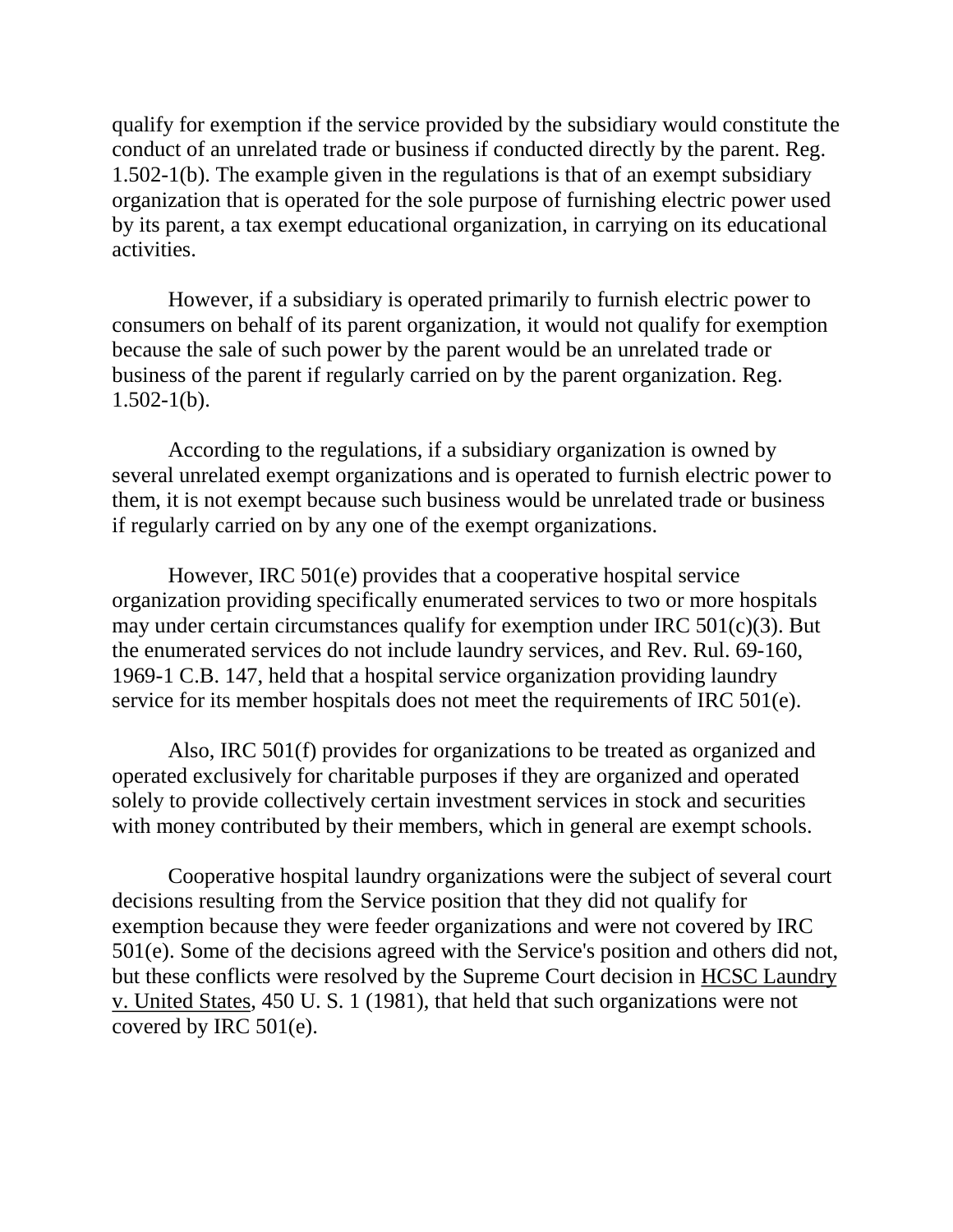Not all organizations formed to provide services to two or more exempt organizations are described in IRC 502. Three factors have to be considered before concluding that an organization is a feeder:

(1) Are the organizations providing and receiving the services related?

(2) Do the services furnished constitute the conduct of an exempt function?

(3) Are the services furnished substantially below cost?

If the answer to any of these questions is yes, the organization is not a feeder.

B. Related Organizations

According to Reg. 1.502-1(b), organizations are related if they consist of --

(1) A single parent organization and one or more of its subsidiary organizations; or

(2) Subsidiary organizations having a common parent organization.

An exempt organization is not related to another exempt organization merely because they engage in the same type of exempt activities.

Reg. 1.502-1(b) contemplates that a subsidiary organization may provide essential services to a single distinct parent organization and its subsidiaries, or to a group of related subsidiary organizations that have a single parent organization in common with the organization that provides the services. A subsidiary organization is one that is controlled and closely supervised by the parent organization.

Generally, an organization is a subsidiary because the parent organization owns the majority of the voting stock with the concomitant control over the subsidiary. The nonstock nature of most exempt organizations makes it difficult to apply these tests to determine parent-subsidiary relationships. Rev. Rul. 68-26, 1968-1 C.B. 272, applied a control test in a nonstock situation. It concerned an organization established by a church to print and sell educational material to its parochial school system. Notwithstanding the absence of a technical parent-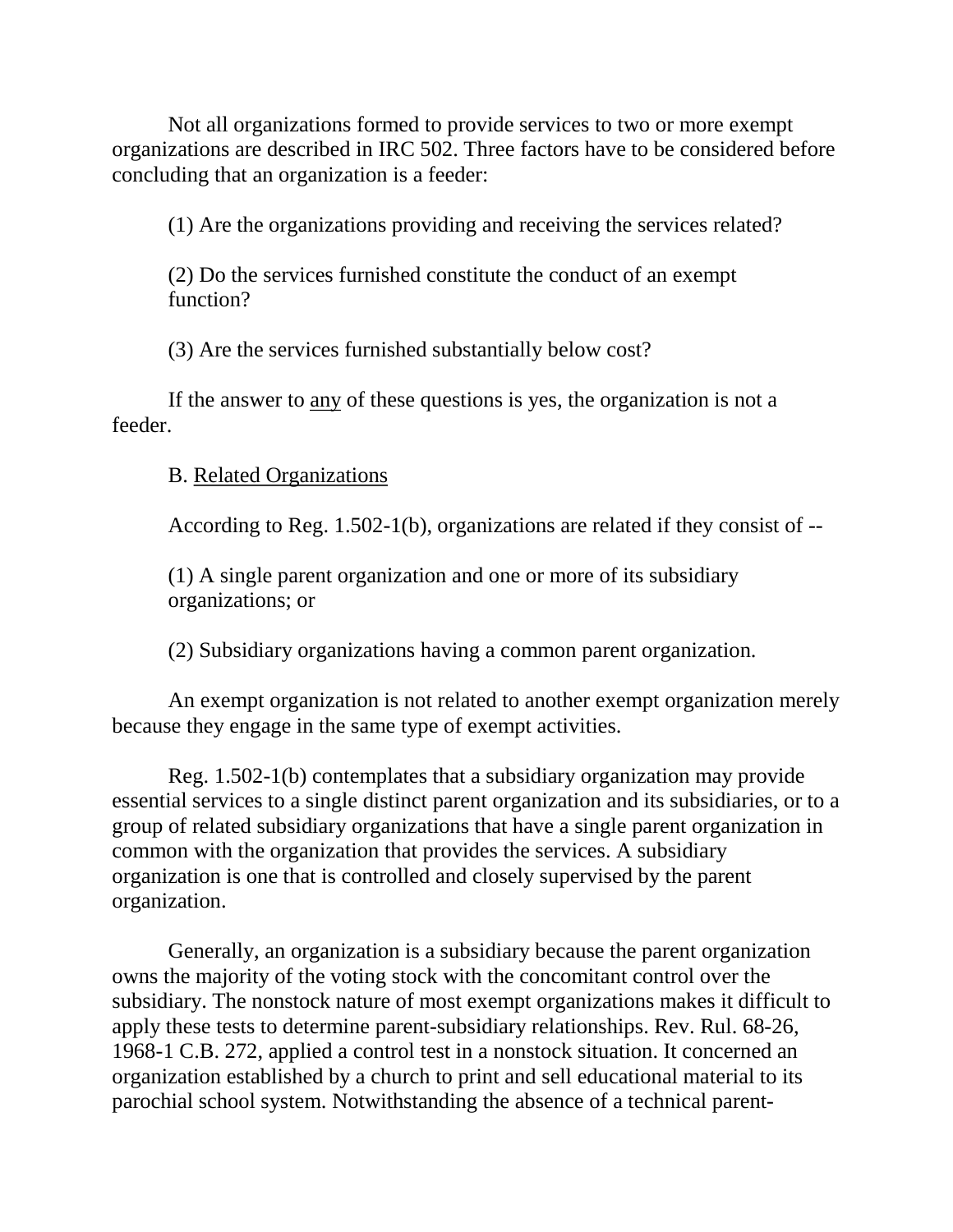subsidiary relationship, the revenue ruling stated that a parent-subsidiary relationship can be present if "a substantially similar relationship does in fact exist through the control and close supervision of its affairs."

## C. Services Furnished Constitute Exempt Function

In some cases the nature of the activities conducted constitutes the performance of an exempt function rather than the conduct of a trade or business for profit. In these cases it does not matter if the organizations are not related and the charge for the service is not substantially below cost.

Rev. Rul. 74-614, 1974-2 C.B. 164, concerns an organization that was created and controlled by IRC 501(c)(3) colleges and universities in a particular geographical region. The purposes and activities of the organization were to devise, operate and provide the organizational structure for a regional computer network to enable member educational institutions, including faculties and students, to benefit from research and scientific information developed by other member institutions and the Federal Government. The organization conducted an information clearing house responsive to the curriculum and research needs of its members and kept them informed of the educational data and computer time available on the equipment. The organization did not own any computers and the members utilized computers of member suppliers. The computer network was not used for administrative matters. The educational institutions were not related within the meaning of Reg. 1.502-1(b).

The revenue ruling held that the organization qualified for exemption under IRC 501(c)(3) because it advanced education by providing a coordinated program that enabled the member institutions to benefit from its research and scientific projects developed by the various institutions and organizations. While the revenue ruling did not discuss IRC 502, it is apparent that it did not apply because the basic nature of the organization's activities was educational and such activities did not constitute carrying on a trade or business for profit within the meaning of IRC 502. See also Rev. Rul. 81-39, 1981-1 C.B. 329.

## D. Services Furnished at Substantially Below Cost

Rev. Rul. 71-529, 1971-2 C.B. 234, concerned an organization that provided investment management services to unrelated colleges and universities exempt under IRC 501(c)(3). The organization received capital from the member participating exempt organizations and placed it in one or more common funds in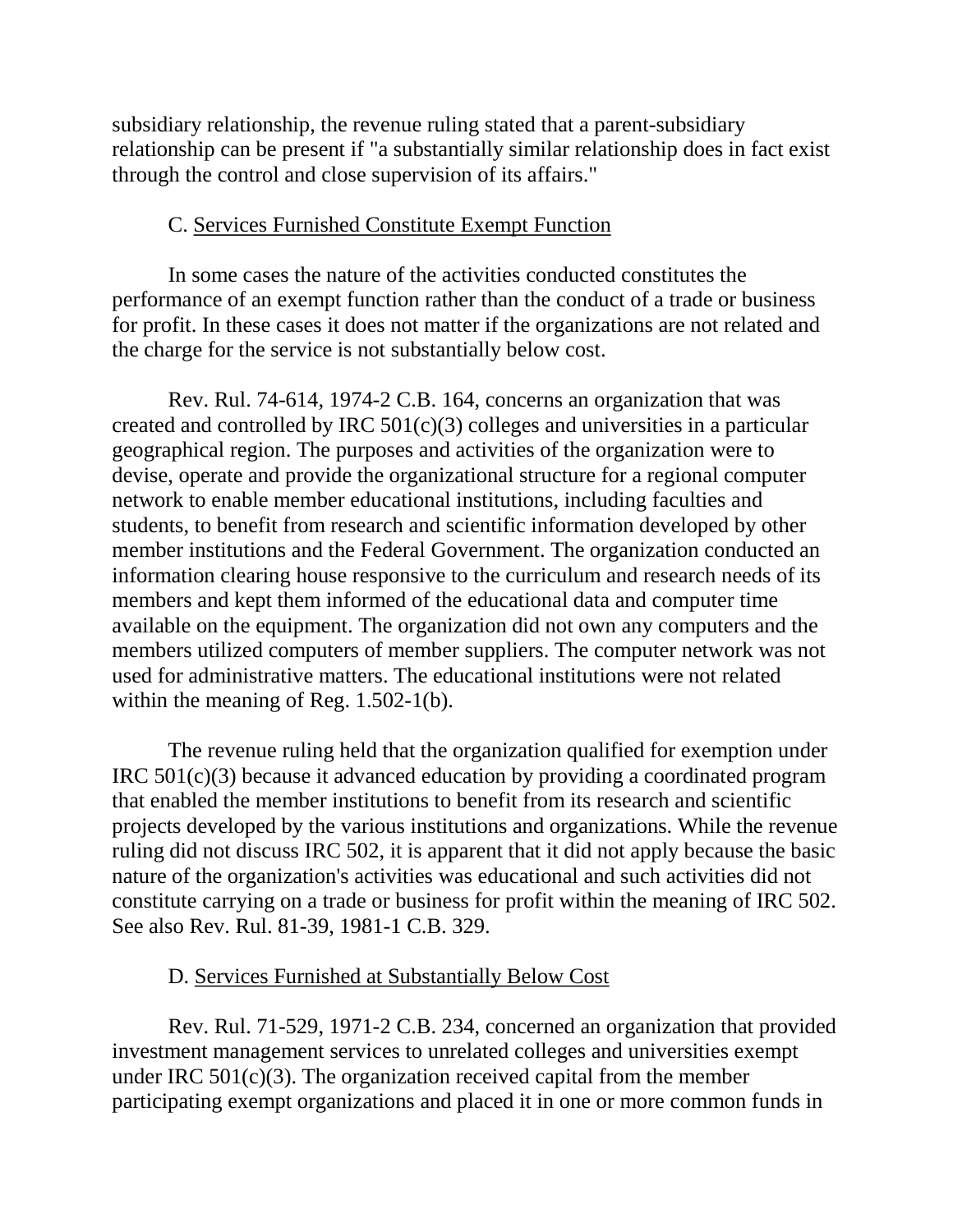the custody of various banks. The funds were controlled and managed by the organization and were invested upon the advice of independent counsel retained by the organization. Most of the operating expenses were paid for by grants from independent charitable organizations. The member organizations paid only a nominal fee for the services which represented less than fifteen percent of the total costs of operation. The revenue ruling concluded that because the organization was performing an essential function for its member charitable organizations at substantially below cost the organization was performing a charitable activity within the meaning of IRC  $501(c)(3)$  and qualified for exemption. It was similar to a grant-making charity assisting the recipient organizations to carry out their charitable programs. While the revenue ruling did not mention IRC 502, that section would not apply because the providing of such services substantially below cost is not carrying on a trade or business for profit within the meaning of IRC 502. Compare this to Rev. Rul. 69-528, 1969-2 C.B. 127, which describes an organization formed to provide investment services on a fee basis exclusively to IRC 501(c)(3) organizations. The organization received funds from the exempt organizations, invested in common stock, reinvested income and realized appreciation, and upon request liquidated a participant's interest and distributed the proceeds to the participant. The organization was free from the control of the participants and had absolute discretion in investment of property, sale of investments, distributions of income and principal, etc., and dealt with the property and funds as if it were the absolute owner thereof.

Citing IRC 502 and regulations, the revenue ruling concluded that providing investment services on a regular basis for a fee is a trade or business ordinarily carried on for profit. The revenue ruling held that the organization was not described in IRC  $501(c)(3)$  or  $501(c)(2)$  inasmuch as it was regularly carrying on activities that would be an unrelated trade or business if carried on by any of the participant exempt organizations.

It should be noted that while the facts of Rev. Rul. 71-529 show that the payments for the investment management services were less than fifteen percent of the total costs of operation, this percentage is not a standard for determining what is "substantially below cost." No definite percentage can be established but something significantly in excess of fifteen percent would be acceptable.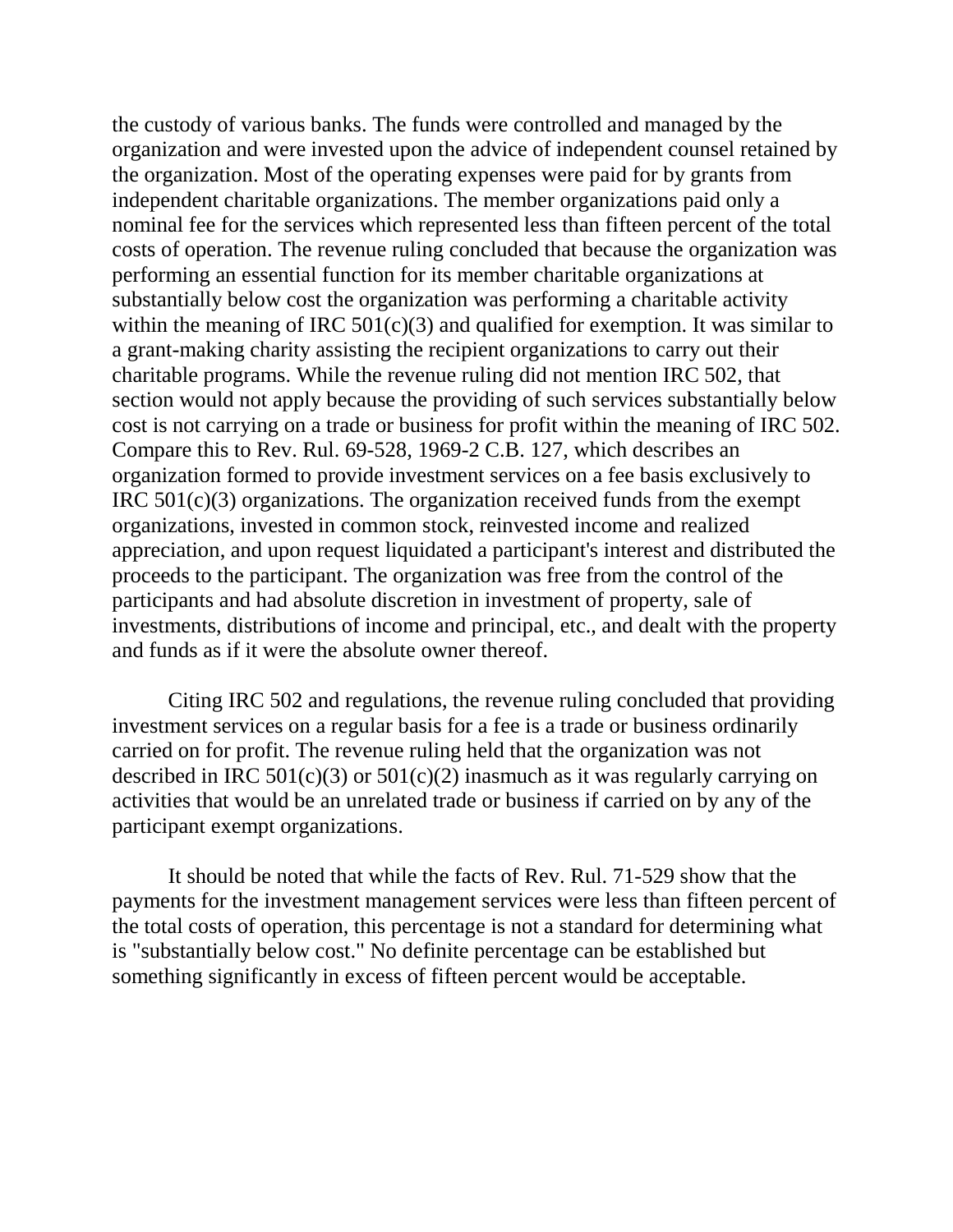#### **Rev. Rul. 64-182, 1964-1 (Part 1) C.B. 186**

A corporation organized exclusively for charitable purposes derives its income principally from the rental of space in a large commercial office building which it owns, maintains and operates. The charitable purposes of the corporation are carried out by aiding other charitable organizations, selected in the discretion of its governing body, through contributions and grants to such organizations for charitable purposes. Held, the corporation is deemed to meet the primary purpose test of section  $1.501(c)(3)-1(e)(1)$ of the Income Tax Regulations, and to be entitled to exemption from Federal income tax as a corporation organized and operated exclusively for charitable purposes within the meaning of section 501(c)(3) of the Internal Revenue Code of 1954, where it is shown to be carrying on through such contributions and grants a charitable program commensurate in scope with its financial resources.

An organization may not consider itself exempt from tax merely because it falls within the scope of this Revenue Ruling. In order to establish its status, an organization claiming exemption under section 501(c)(3) of the Code should file its application on Form 1023, Exemption Application, with the District Director of Internal Revenue for the internal revenue district in which is located the principal office of the organization. See section 1.501(a)-1 of the Income Tax Regulations.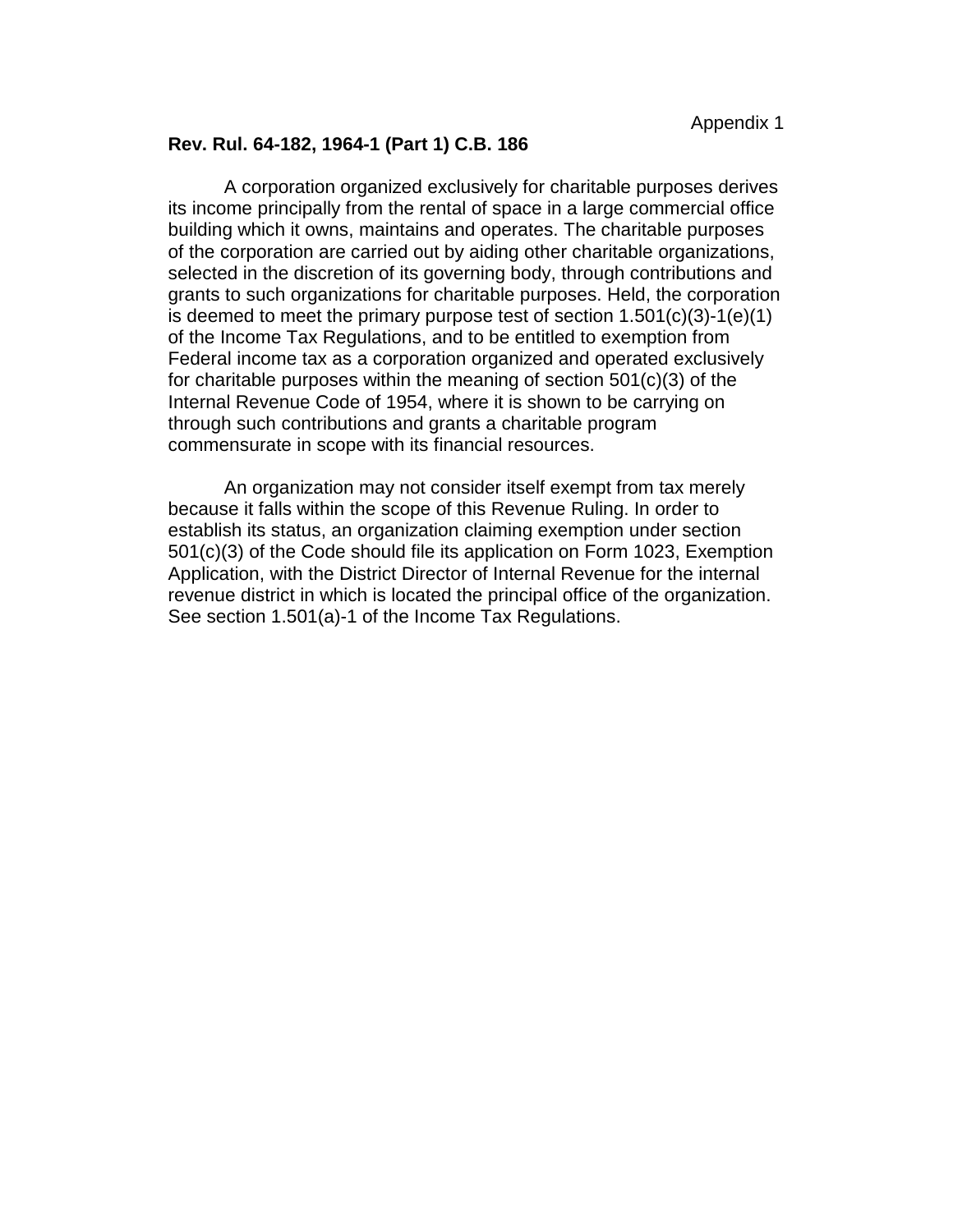#### **Rev. Rul. 68-26, 1968-1 C.B. 272**

26 CFR 1.502-1: Feeder organizations. Rev. Rul.68-26 (Also Section 501;1.501(c)(3)-1.)

A nonprofit organization controlled by a church to print and sell educational and religious material to the church's parochial school system is not a feeder organization defined in section 502 of the Internal Revenue Code of 1954 when it sells the material at a profit which is returned annually to the parochial school system. Thus, it may be exempt from Federal income tax under section 501(c)(3) of the Code.

The Internal Revenue Service has been asked whether the nonprofit organization described below is a feeder organization within the meaning of section 502 of the Internal Revenue Code of 1954.

The organization was incorporated without stock by a church to provide a standardized source of educational and religious material for the church's parochial school system. Its affairs are managed by a board of directors composed of clergymen appointed by the church and responsible to the church for the organization's finances and operations. The organization prints material which is prepared and edited by the school system. The organization sells the material exclusively to the parochial school system. All profits are returned annually to the school system.

Section 502 of the Code provides that an organization operated for the primary purpose of carrying on a trade or business for profit shall not be exempt under section 501 on the ground that all of its profits are payable to one or more organizations exempt under section 501 of the Code from taxation.

Section 1.502-1(a) of the Income Tax Regulations provides that in determining the primary purpose of an organization, all the circumstances must be considered, including the size and extent of its exempt activities.

Section 1.502-1(b) of the regulations provides that if a subsidiary organization of a tax-exempt organization would itself be exempt on the ground that its activities are an integral part of the exempt activities of the parent organization, the former's exemption will not be lost because, as a matter of accounting between the two organizations, the subsidiary derives a profit from its dealings with its parent organization. This is illustrated by the example of an organization operated for the sole purpose of furnishing electric power to an exempt parent or to a group of related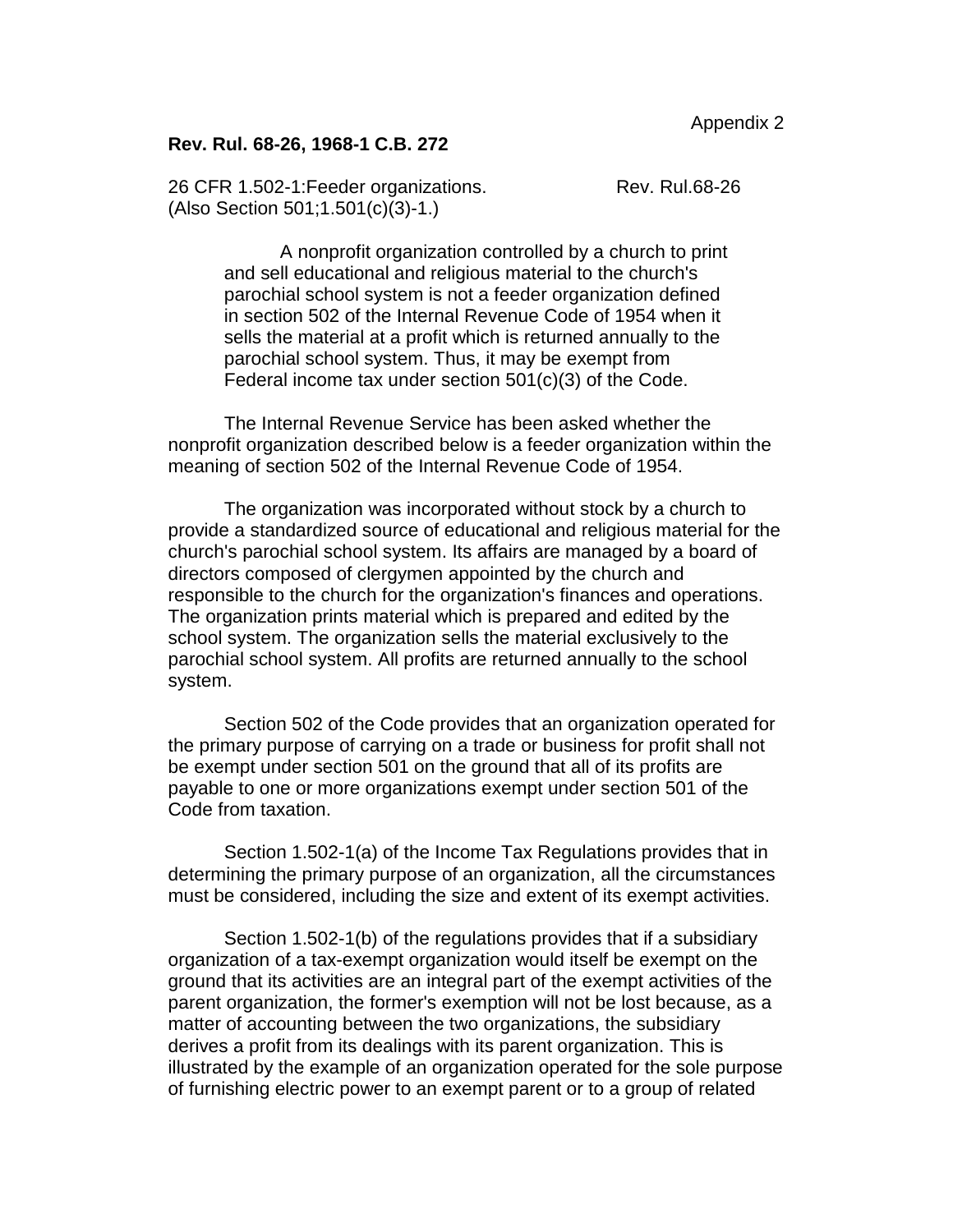exempt organizations, having a common parent, and such power is used in carrying on exempt functions.

Although a technical parent-subsidiary relationship between the church and the organization is lacking because of the nonstock character of the organization, a substantially similar relationship does in fact exist through the control and close supervision of its affairs by the church. In printing material which has been prepared by the parochial school system, the organization is carrying out an integral part of the activities of the church, the parent organization. Accordingly, it qualifies for exemption from Federal income tax under section 501(c)(3) of the Code because it is operated as an integral part of the exempt activities of the parent. Furthermore, since the sole source of its profits is the sales made to a component of its parent organization, the profits are essentially a matter of accounting among the organizations involved and thus, it is not a feeder described in section 502 of the Code.

An organization which considers itself within the scope of this Revenue Ruling must, in order to establish exemption under section 501(c)(3) of the Code, file an application on Form 1023, Exemption Application, with the District Director of Internal Revenue for the internal revenue district in which is located the principal place of business or principal office of the organization. See section 1.501(a)-1 of the regulations.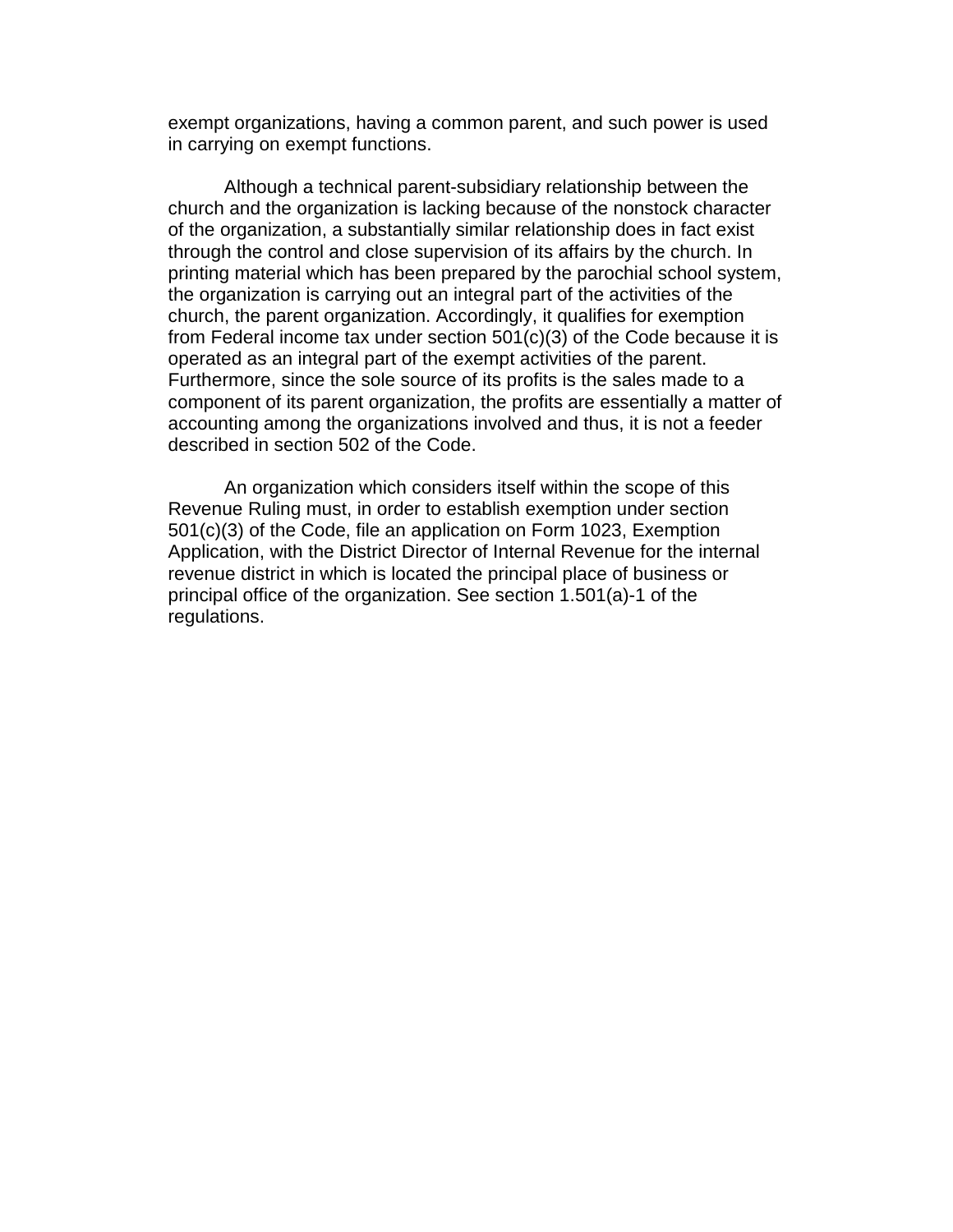**Rev. Rul. 69-528, 1969-2 C.B. 127** 

**An organization regularly carrying on an investment service business that would be unrelated trade or business if carried on by any of the exempt organizations on whose behalf it operates, is not exempt under section 501(a) of the Code.** 

#### **Rev. Rul. 69-528**

Advice has been requested whether the organization described below qualifies for exemption from Federal income tax under section 501(a) of the Internal Revenue Code of 1954 as an organization described in either section  $501(c)(2)$  or section  $501(c)(3)$  of the Code.

The organization was formed to provide investment services on a fee basis exclusively to organizations exempt from Federal income tax under section 501(c)(3) of the Code. It receives funds from the participating exempt organizations, invests in common stocks, reinvests income and realized appreciation, and upon request liquidates a participant's interest and distributes the proceeds to the participant.

The organization is free from the control of the participants and has the absolute and uncontrolled discretion in (1) investment of the property, (2) sale of investments and reinvestment of the proceeds, (3) payment of taxes and liens, (4) distributions of income and principal or the addition of accumulated income to principal, and (5) dealing with the property and managing the funds as if it were absolute owner thereof. In addition, a participant's ownership interest in the property does not entitle such participant to the whole or any part of the property or the right to call for a partition, division, or accounting of the property.

Section 502 of the Code provides that an organization operated for the primary purpose of carrying on a trade or business for profit shall not be exempt under section 501 on the ground that all of its profits are payable to one or more organizations exempt from Federal income tax under section 501.

Section 1.502-1(b) of the Income Tax Regulations provides that a subsidiary organization of an exempt organization is not exempt from tax if it is operated for the primary purpose of carrying on a trade or business which would be an unrelated trade or business (that is, unrelated to exempt activities) if regularly carried on by the parent organization. For example, if a subsidiary organization is operated primarily for the purpose of furnishing electric power to consumers other than its parent organization (and the parent's tax-exempt subsidiary organizations), it is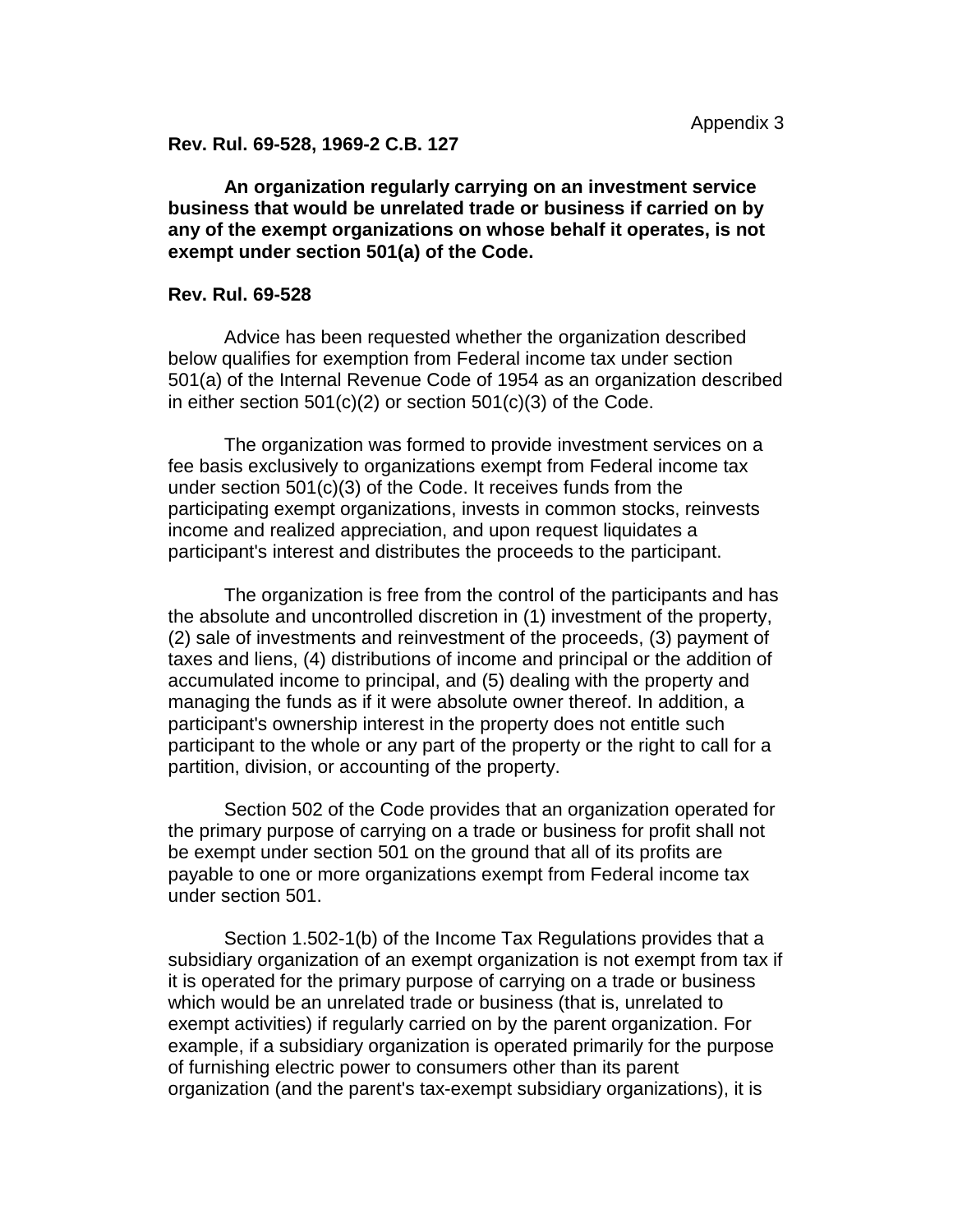not exempt since such business would be an unrelated trade or business if regularly carried on by the parent organization. Similarly, if the organization is owned by several unrelated exempt organizations, and is operated for the purpose of furnishing electric power to each of them, it is not exempt since such business would be an unrelated trade or business if regularly carried on by any one of the tax-exempt organizations.

Providing investment services on a regular basis for a fee is trade or business ordinarily carried on for profit. If the services were regularly provided by one tax-exempt organization for other tax-exempt organizations, such activity would constitute unrelated trade or business. Based upon the above-cited statute and regulations, it is held that this organization is not exempt under section 501(a) of the Code as an organization described in either section 501(c)(2) or section 501(c)(3) since it is regularly carrying on the business of providing investment services that would be unrelated trade or business if carried on by any of the tax-exempt organizations on whose behalf it operates.

Compare Revenue Ruling 56-267, C.B. 1956-1, 206, which holds that where, under certain specified conditions, exempt employees' trusts pool their funds in a group trust to provide diversification of investment, the group trust may qualify as an exempt employees' trust and the exempt status of the separate trusts will not be adversely affected. That Revenue Ruling specifies that in order to meet the qualification requirements under section 401(a) of the Code, the group trust must itself be adopted as a part of each employer's pension or profit-sharing plan, and that the group trust instrument must prohibit that part of its corpus or income which equitably belongs to any participating exempt employees' trust from being used for or diverted to any purpose other than for the exclusive benefit of the employees or their beneficiaries who are entitled to benefits under such participating trust. Under such conditions, one or more trusts may form part of a qualified plan, referred to in section 401(a), and maintain exemption under section 501(a).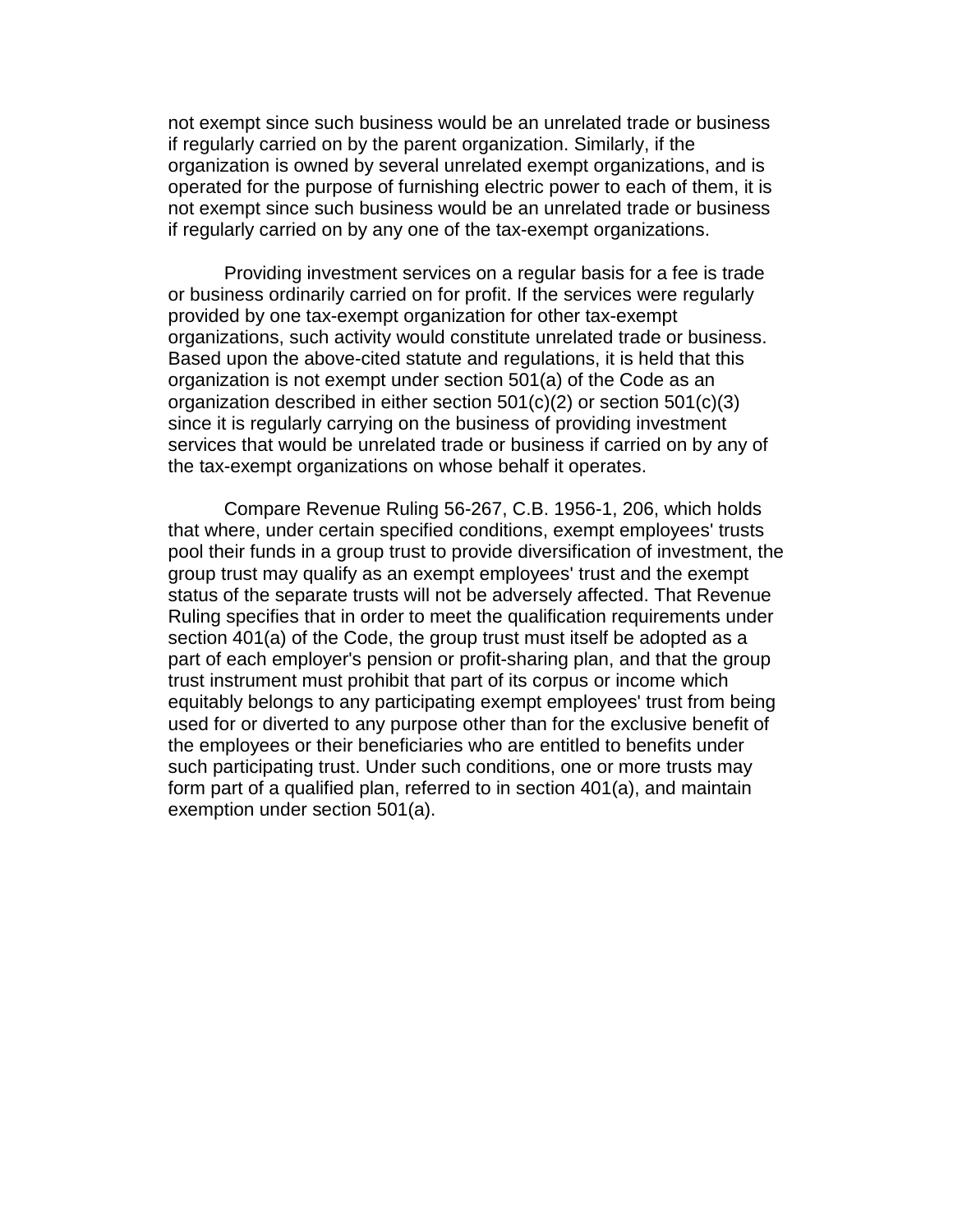**Rev. Rul. 71-581, 1971-2 C.B. 236** 

**Operation of a separately incorporated thrift shop to raise funds for a group of specified exempt organizations may qualify for exemption under section 501(c)(3) of the Code; Revenue Ruling 68- 439 revoked.** 

#### **Rev. Rul. 71-581**

Internal Revenue Service has given further consideration to Revenue Ruling 68-439, C.B. 1968-2, 239. The question concerns the application of section 502 of the Internal Revenue Code of 1954, prior to its amendment by the Tax Reform Act of 1969, Public Law 91-172, C.B. 1969-3, 10, to an organization that operated a thrift shop where substantially all of the goods had been donated and more than half of the work was performed without compensation, under the circumstances described below.

X, a nonprofit organization, operated a thrift shop. X was organized by a group of nonprofit organizations described in section 501(c)(3) of the Code and all of X's profits were payable to these organizations. Substantially all of the merchandise sold by X had been contributed and more than half of the work in operating the thrift shop was performed without compensation. Paid employees were reasonably compensated for their services.

Section 502 of the Code provides that an organization operated for the primary purpose of carrying on a trade or business for profit shall not be exempt under section 501 on the ground that all of its profits are payable to one or more organizations exempt under section 501.

Had the activity described above been carried on directly by any one of the exempt organizations, any profit therefrom would have been excluded from taxation under section 511 of the Code by the provisions of section 513(a)(3) of the Code. X was organized as a separate corporation to operate the thrift shop in order to insulate the assets of the exempt organizations from any potential liability arising out of the operations of the thrift shop and to enable X to have a separate governing body and organizational structure composed of persons interested in aiding the exempt organizations principally through volunteer work in connection with the operation of the thrift shop.

The primary purpose for which X was operated was to serve the group of exempt organizations by performing an essential function for them; that is, to solicit contributions of goods on behalf of the exempt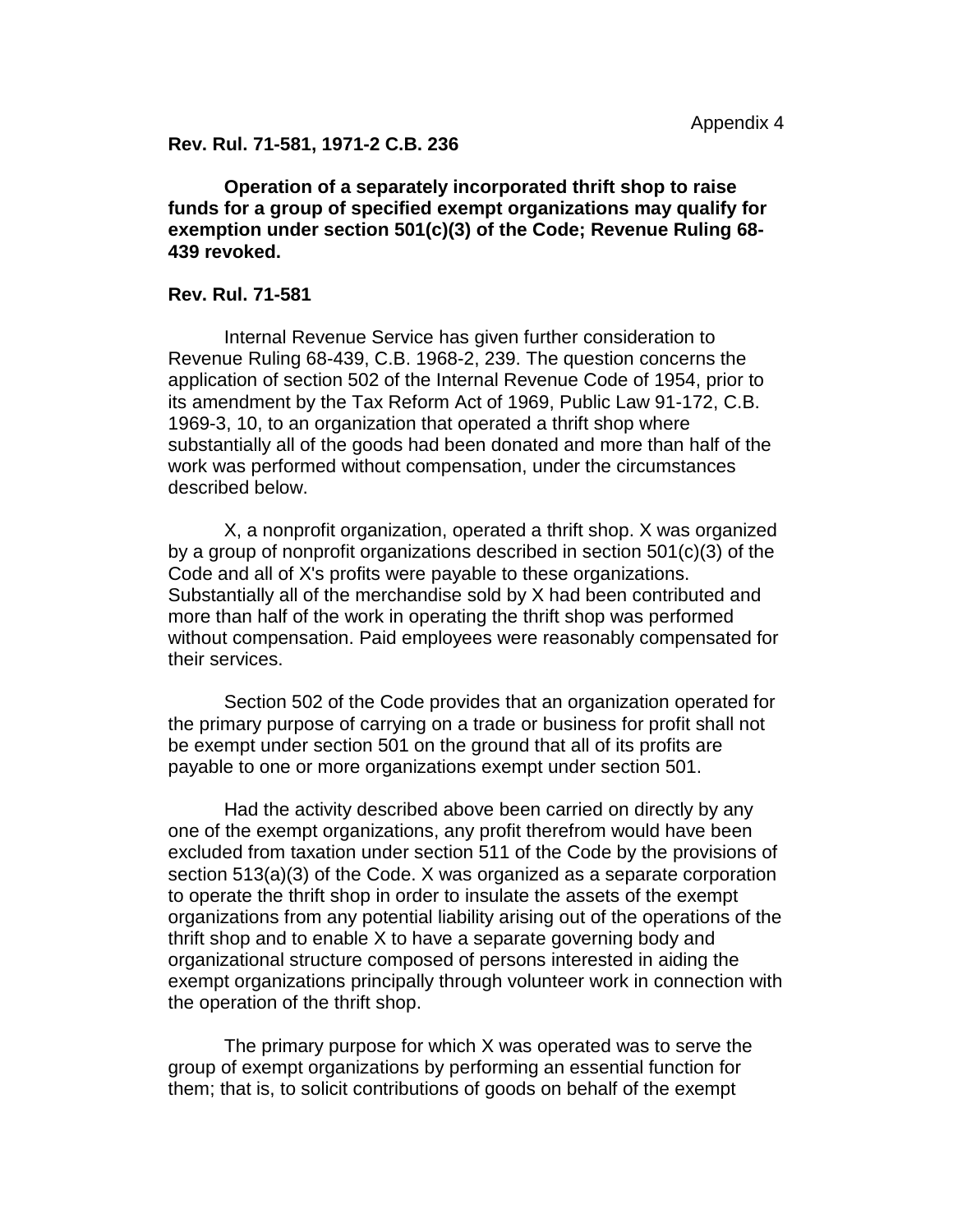organizations and to convert the contributed goods to cash for charitable uses with a minimum of expense by the use of volunteer labor. X was organized as a separate corporation only to secure the organizational advantages described above.

Accordingly, it is held that X is not precluded from qualification for exemption under section 501 of the Code by section 502 of the Code prior to its amendment by the Tax Reform Act of 1969. X may qualify as an organization described in section 501(c)(3) of the Code, if it otherwise meets the requirements of that section.

For taxable years beginning after December 31, 1969, section 502(b)(2) of the Code, added by section 121(b)(7) of the Tax Reform Act of 1969, permits the exemption of certain thrift shops.

Revenue Ruling 68-439, which held that the operation of a separately incorporated thrift shop to raise funds for a specific charitable organization constitutes a trade or business within the meaning of section 502 of the Code, and accordingly precludes exemption of such a thrift shop under section 501(c)(3), is hereby revoked.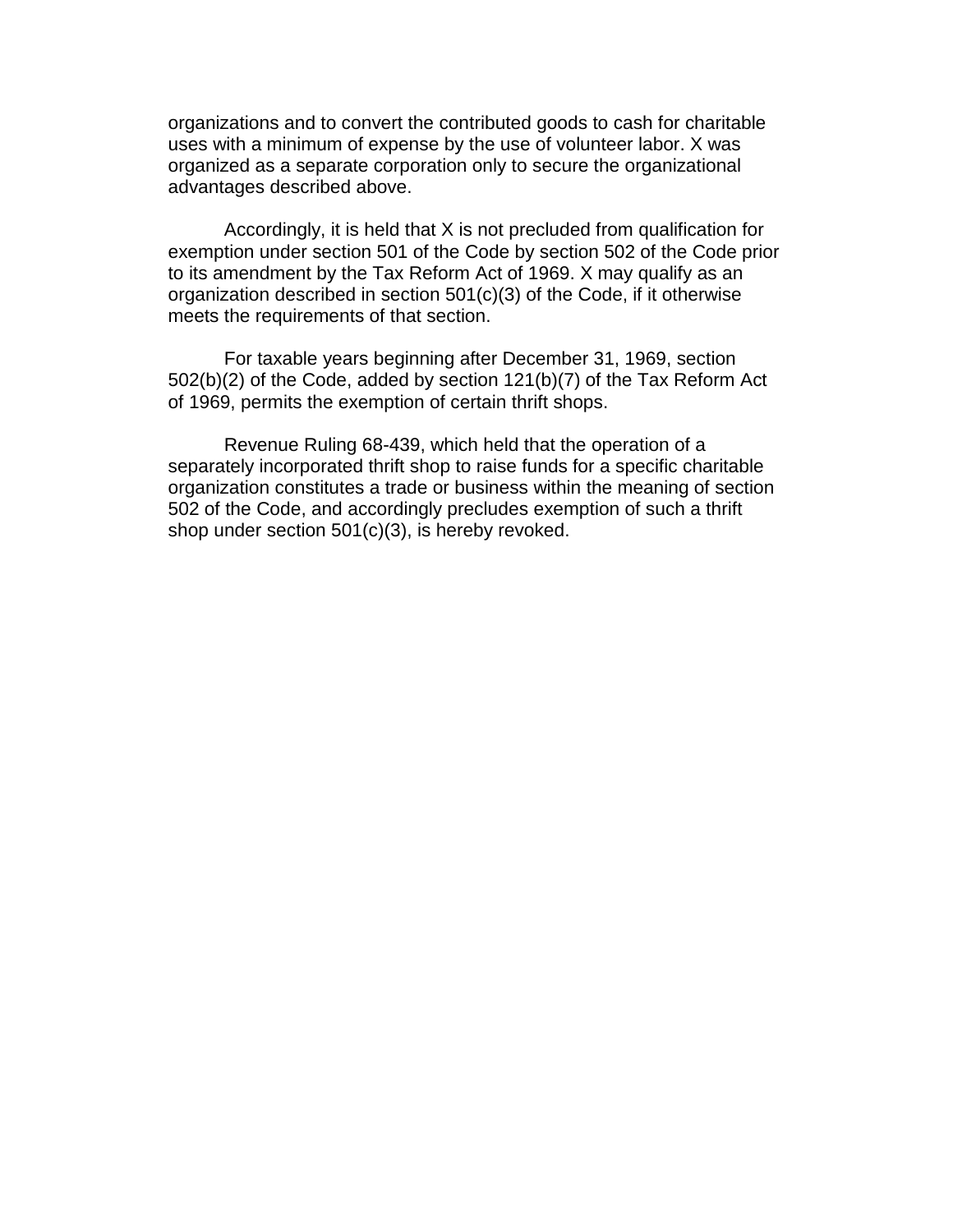**Rev. Rul. 73-146, 1973-1 C.B. 223** 

**A church-controlled commercial printing corporation whose business earnings are paid periodically to the church, but which has no other significant charitable activity, is a feeder organization as described in section 502 of the Code and does not qualify for exemption under section 501(c)(3).** 

#### **Rev. Rul. 73-164**

Advice has been requested whether the organization described below qualifies for exemption from Federal income tax under section 501(c)(3) of the Internal Revenue Code of 1954.

The organization is a charitable corporation formed by a church to promote and provide financial support for the charitable programs of the church through the performance of certain printing functions for the church and the production of income for church use. It seeks to accomplish these charitable objectives by printing religious materials for the church at cost and in addition derives substantial profit from the operation of a commercial printing business. The publication functions performed for the church account for approximately 10 percent of the overall publishing activities of the organization. All of its profits are derived from the commercial printing business. In accordance with an express requirement in the articles of incorporation, all the net income of the organization is paid over to the church at the end of each calendar quarter of operation.

Section 501(c)(3) of the Code provides for the exemption from Federal income tax of organizations organized and operated exclusively for charitable purposes, no part of the net earnings of which inures to the benefit of any private shareholder or individual.

Section 502 of the Code provides that an organization operated for the primary purpose of carrying on a trade or business for profit shall not be exempt from taxation under section 501 on the ground that all of its profits are payable to one or more organizations exempt from taxation under section 501.

Section 1.502-1(a) of the Income Tax Regulations provides in effect that for the purposes of section 502 as applied to organizations described in section 501(c)(3) in determining the primary purpose for which an organization is operated, consideration is to be given to the relative size and extent of the trade or business activities of the organization and to whether it has any significant charitable activities other than the required payment of all of its profits over to one or more other charitable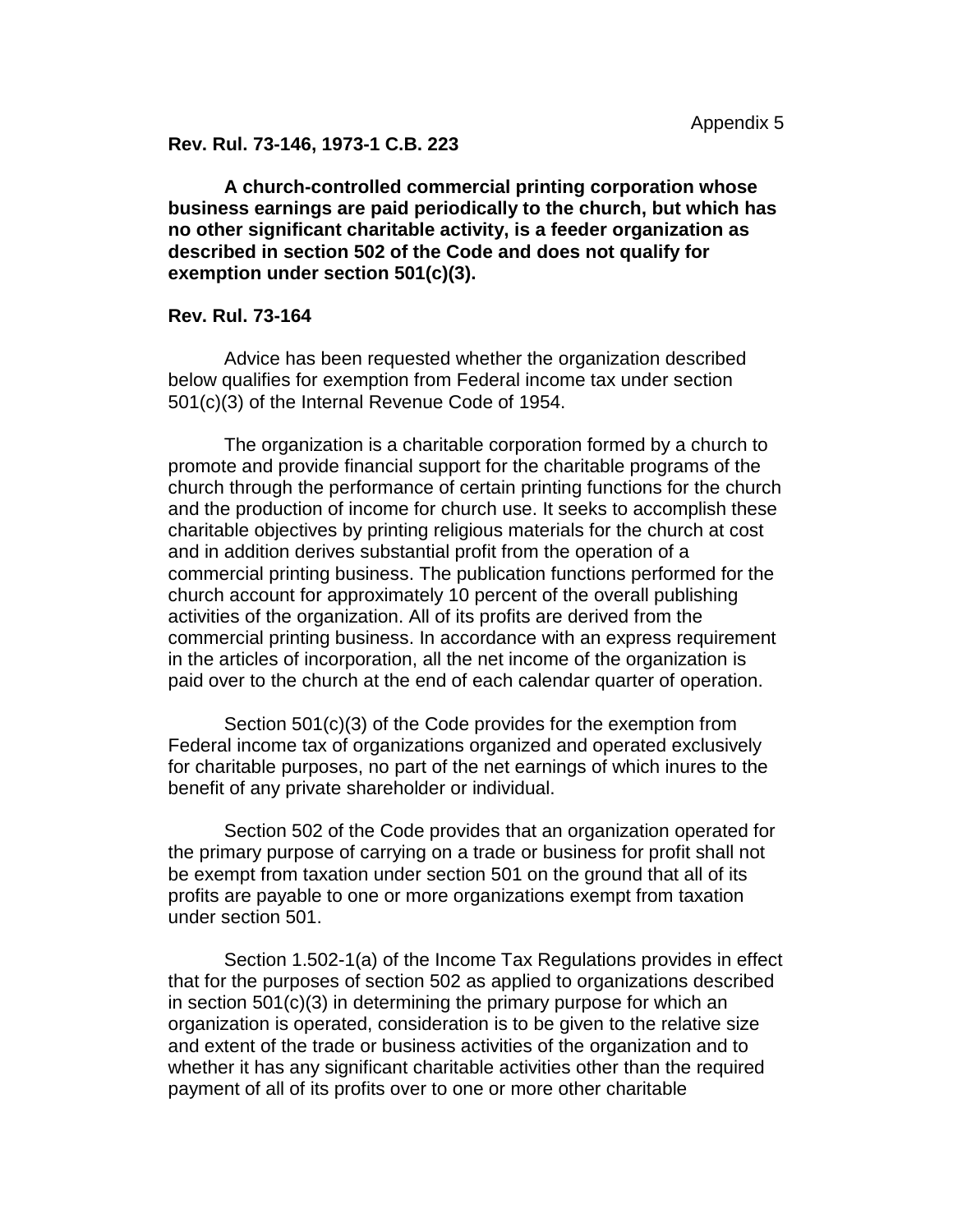organizations that are exempt under section 501(c)(3). If its principal income-producing activity is the conduct of trade or business and it has no significant charitable activity other than the required payment of all of its profits to one or more charitable organizations exempt under section 501(c)(3), it is deemed to be operated for the "primary purpose" of carrying on a trade or business for profit within the meaning of section 502.

Although the organization may be said to be organized and operated exclusively for charitable purposes by virtue of the fact that the beneficial use of all of its assets is effectively dedicated to exclusively charitable objects, its only basis for qualifying in that respect, apart from the relatively insignificant amount of printing performed at cost for the church, is that all of its profits are required to be paid to the church. Since the organization has no other significant charitable activity and its principal income-producing activity is the conduct of a trade or business, it is held that it is precluded from exemption under section 501(c)(3) by reason of section 502.

Compare Revenue Ruling 68-26, 1968-1 C.B. 272, which holds that an organization controlled by a church to print and sell educational and religious material exclusively to the church's parochial school system is not precluded from exemption under section 501(c)(3) of the Code by section 502.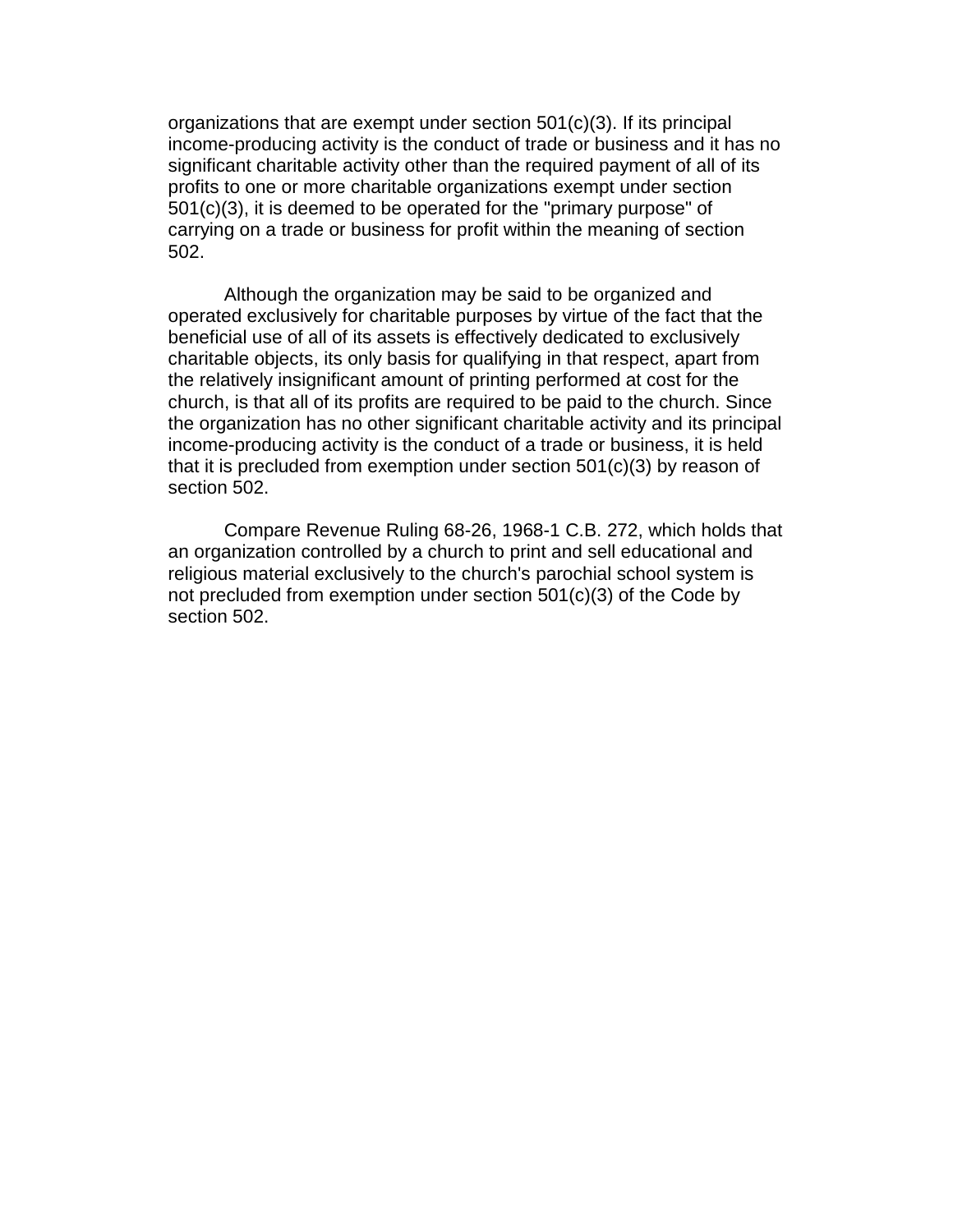#### **Rev. Rul. 74-614, 1974-2 C.B. 164**

**Educational; regional computer network. An otherwise exempt organization of exempt colleges and universities that devises, operates, and provides the organizational structure for a regional network of member owned or leased computers to collect and disseminate scientific and educational information to exempt members' faculties and students is operated exclusively for charitable purposes and exempt under section 501(c)(3) of the Code.** 

#### **Rev. Rul. 74-614**

The Internal Revenue Service has been asked whether the nonprofit organization described below, which otherwise qualifies for exemption from Federal income tax under section 501(c)(3) of the Internal Revenue Code of 1954, is operated exclusively for charitable purposes.

The organization was created and is controlled by the colleges and universities in a particular geographical region, each of which has been recognized as exempt from Federal income tax under section 501(c)(3) of the Code.

The purposes and activities of the organization are to devise, operate, and provide the organizational structure for a regional computer network to enable member educational institutions, including faculties and students, to benefit from research and scientific information developed by other member institutions and the Federal government. Any member-user can utilize any of several computers owned (or leased) by membersuppliers, for the collection and dissemination of scientific and educational information in connection with the educational and research programs of the member-user's faculty and students.

The organization does not own, nor does it plan to own, any computers. It conducts an information clearing house responsive to the curriculum and research needs of member-users. It informs each member institution of the educational data and computer time available on the equipment of member suppliers. The organization's employees also visit the campuses of member suppliers to determine available resources, and also the campuses of member users keeping them advised of new educational data and to keep aware of their curriculum needs.

The computer network is not used for administrative matters such as class scheduling, billing, or processing applications. The equipment, through which the network functions, is not designed to accommodate the